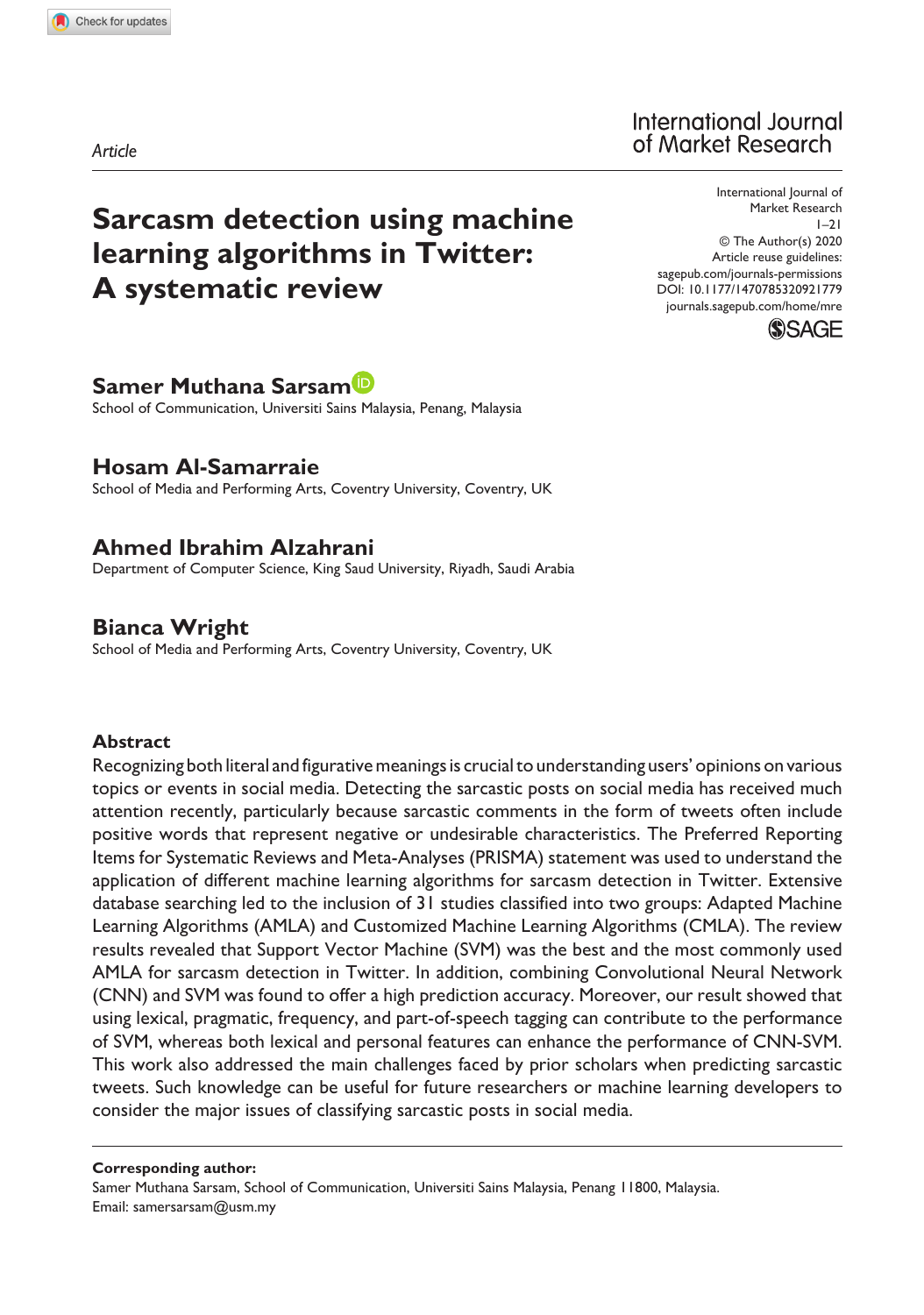#### **Keywords**

machine learning algorithms, sarcasm detection, trolling, twitter

## **Introduction**

Microblogging platforms are the main mediums for a person to express his or her views, thoughts, and opinions on various topics and events. Sarcasm is a sophisticated form of irony that is commonly found in social networks and microblogging websites, as these platforms often encourage trolling and/or criticism of others. There is a slight difference between irony and sarcasm (Reyes et al., 2012). Sarcasm, as a term, is commonly used to describe an expression of verbal irony (Colston, 2000). It is combined with certain types of irony such as jocularity, hyperbole, rhetorical questions, and understatement (Gibbs, 2000). Kumon-Nakamura et al. (2007) referred to sarcastic irony as an opposite term to the nonsarcastic one. Gibbs and Colston (2007) suggested that irony is often compared with satire and parody. Thus, to characterize sarcasm on Twitter, Parmar et al. (2018) suggested the following: (a) conflict between negative situation and positive sentiment, (b) conflict between positive situation and negative sentiment, (c) Tweet starts with an interjection word, (d) likes and dislikes contradiction, (e) tweet conflicting ubiquitous facts, (f) tweet contains positive sentiment with antonym pair, and (g) tweet conflicting facts that are time sensitive. With a large volume of content being produced on social media and the need to analyze it closely, text classification methods have been introduced to deal with this sophisticated emergent.

In text classification, sarcasm detection is an essential tool that has many implications for several areas, including security, health, and sales (Jain & Hsu, 2015). With the help of sarcasm detection techniques, companies can analyze customers' feelings about their products. This provides crucial help for those companies to boost their product quality (Saha et al., 2017). In sentiment analysis, the sarcasm classification is an essential subtask (Cambria et al., 2015), especially in classifying tweets, for conveying implicit information within the message that a person expresses or shares with others. In addition, the structure of the tweet may also be used to predict sarcasm (e.g., transforming the polarity of a positive/a negative statement into its opposite form). On Twitter, there are several issues that make sarcasm detection a difficult task. Parmar et al. (2018) listed some of the existing challenges in classifying sarcastic tweets. These challenges are (a) the nature of the collected tweets (e.g., Twitter limits 280 characters for posting tweets which may lead to more ambiguity); (b) the collected tweets contain several uncommon words, slang, abbreviations that are of a more informal nature; and (c) there is no predefined structure for sarcasm recognition in Twitter. Consequently, previous studies have applied machine learning techniques to predict sarcasm in tweets (Jain & Hsu, 2015). For instance, Altrabsheh et al. (2015) examined several machine learning techniques, features, and preprocessing levels to recognize sarcasm from students' feedback collected via Twitter. To detect the sarcasm, Altrabsheh et al. (2015) compared several classifiers that were recommended by Tian et al. (2014). The result showed that Complement Naive Bayes (CNB) had the highest recall function. Ren et al. (2018) proposed two different context-augmented neural models to be used for sarcasm detection. Prasad et al. (2017) compared numerous classification algorithms in which they found that Gradient Boost had the best performance with prediction accuracy. Tungthamthiti et al. (2016) proposed a novel approach for recognizing sarcasm in tweets through combining two classification algorithms (Support Vector Machine [SVM] with N-gram features and SVM). Based on these, it can be said that the performance of classifiers is important for accurate predictions when processing expressions in the textual data (Sarsam et al., 2019). In addition, the type of classifiers seems to play a key role in sarcasm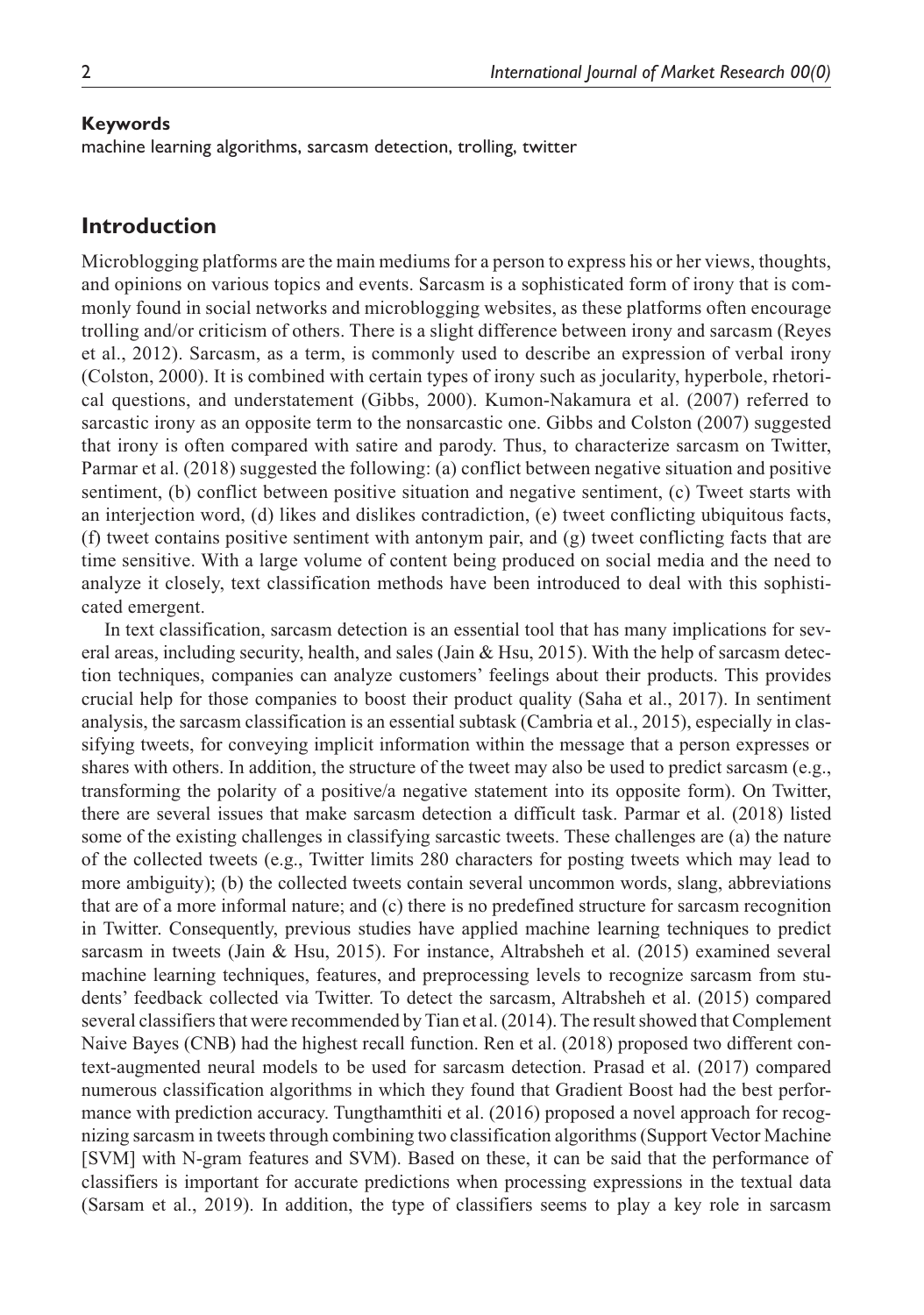of the sarcastic tweets.

detection. However, in Twitter, limited studies have addressed the efficiency of sarcasm detection algorithms with regard to the utilized features. Therefore, this study reviewed the major sarcasm classifiers, their classification performance, and the features contributed to such performance. This study also explored the challenges faced by prior scholars when attempting to detect sarcastic tweets. Outcomes from this review offer practical implications and recommendations for future scholars about the types of machine learning algorithms and the main features used in the detection

## **Sarcasm detection advantages and implications**

Sarcasm is largely used in social networks and microblogging websites, where people mock or criticize in a way that makes it difficult even for humans to tell whether what is said is what is meant. The figurative nature of sarcasm makes it an often-quoted challenge for sentiment analysis (Liu, 2010). It has an implied negative sentiment, but a positive surface sentiment. The challenges of sarcasm and the benefit of sarcasm detection to sentiment analysis have led to an interest in automatic sarcasm detection as a research problem. Automatic sarcasm detection refers to computational approaches that predict whether a given text is sarcastic (Joshi et al., 2017). This motivated several scholars to apply sarcasm detection in several important domains. For instance, sarcasm detection can be applied in a culture-related field. A study by Joshi et al. (2016) explored the aspects that are influencing the prediction quality of sarcastic statements. The researcher believes that such an approach would contribute positively to judging the quality of new data sets. Another work by Kannangara (2018) applied sarcasm detection in classifying people's opinions in politics. In this context, the researchers proposed three models for sociopolitical opinion polarity classification of microblog posts. Also, the researchers proposed a novel sarcasm detection model that uses ideology and fine-grained opinion as features with other linguistic features to classify sarcastic opinions. Besides the political implementation of sarcasm detection, it has a strong implementation in the industry by taking advantage of social media platform. These platforms get evolved into large ecosystems that allow users to present their opinions freely. Therefore, companies leverage this ecosystem to access major public opinion about aspects related to products, services, and to provide real-time customer assistance (Sarsam, 2019). Moreover, these companies have a strong social media presence with an active team for marketing and customer assistance purposes (Rajadesingan et al., 2015). This produces a huge volume of information that is available on social media websites which allows such companies to rely on tools like HootSuite to perform several complicated tasks, including content management, sentiment analysis, and extraction of relevant messages for the company's customer service representatives to respond to. Unfortunately, these tools lack the sophistication to decode nuanced forms of language such as sarcasm that carry indirect messages (Rajadesingan et al., 2015). Hence, with the detection of sarcastic statements, people's emotion can be clearly recognized.

# **Method**

This review was planned, conducted, and reported in adherence to the Preferred Reporting Items for Systematic Reviews and Meta-Analyses (PRISMA) statement (Moher et al., 2009). It provides a detailed guideline of the preferred reporting style for systematic reviews and metaanalyses. This review was guided by the following questions: "What are the key data mining algorithms used for sarcasm detection in Twitter?" and "What are the key sarcastic features used to detect sarcastic tweets?"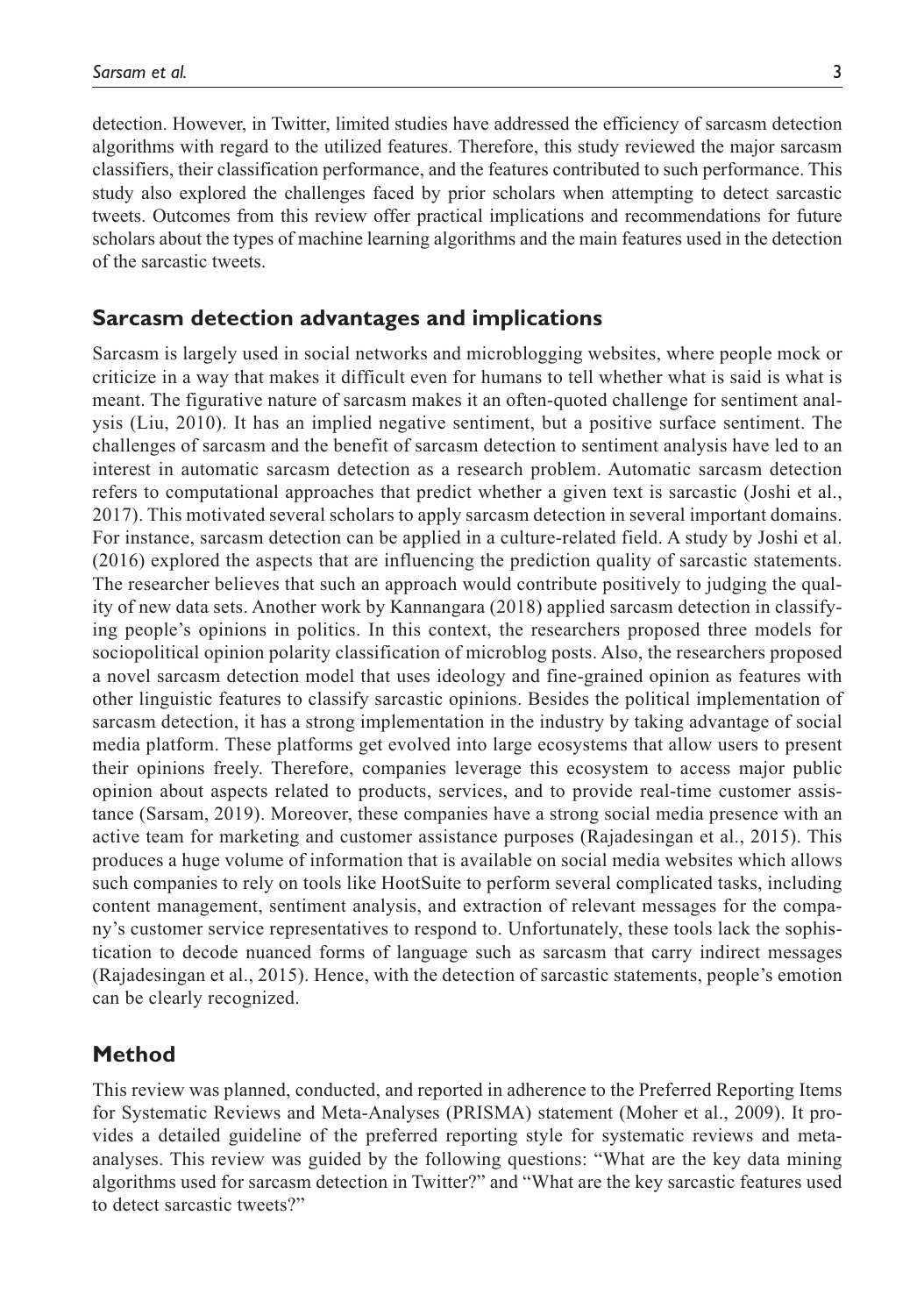| Code | Classification             | Description                                                                                    |
|------|----------------------------|------------------------------------------------------------------------------------------------|
| S    | Study purpose              | Studies focusing on sarcasm detection                                                          |
| P    | <b>Platform</b>            | Twitter platform                                                                               |
| C    | Class labeling             | The labeling mechanism of the target features (i.e., class) such as<br>polarity                |
| M    | Machine learning algorithm | The type of machine learning algorithm used (supervised or<br>unsupervised or semi-supervised) |
| E    | <b>Evaluation metrics</b>  | The utilized metrics to evaluate the performance of the classifier                             |
| L    | Language                   | The language of the study and the data were in English                                         |

|  |  |  | Table 1. Article coding scheme and evaluation. |
|--|--|--|------------------------------------------------|
|  |  |  |                                                |

# **Search strategy (identification of studies)**

Electronic databases (EMBASE, PubMed, PsycINFO, Web of Science, Scopus, Cochrane Central Register of Controlled Trials [CENTRAL], and Google Scholar) were used to search and retrieve published studies on the role of machine learning algorithms in sarcasm detection. The retrieval process was handled independently by the researchers in which title and abstract screening were conducted in the initial search. Disagreements on the eligibility of the included studies were resolved through discussion between the researchers. However, in the event a resolution was not possible, a third review was consulted. Multiple studies adapted different machine learning algorithms or techniques were grouped under the Adapted Machine Learning Algorithms (AMLA) category. Other studies that developed or semi-adapted AMLA were grouped under the Customized Machine Learning Algorithms (CMLA).

# **Data collection and extraction**

The searched terms used in this study were [sarcasm detection in social media] or [sarcasm detection in Twitter] or [sarcasm detection]). No beginning date cutoff was used, and the last date of search was performed in November 2018. This search was supported with the entire reference lists from several published work about sarcasm detection in Twitter during the period of 2010 and 2018. The following data were extracted from each study: (a) labeling approach, (b) machine learning algorithm, (c) evaluation metric, and (d) challenges.

# **Inclusion criteria**

The abstract of each retrieved article was sorted by study type AMLA or CMLA. Our review and coding of the abstracts led to the identification of 576 potential articles. Two readers reviewed and coded each of the 576 articles using the coding scheme. The intercoder reliability for each article was checked based on the coding scheme and evaluation presented in Table 1. Chance-adjusted interrater agreement for study inclusion, determined using the intraclass correlation coefficient (ICC; Shrout & Fleiss, 1979), was 0.81.

Figure 1 shows the selection process of previous studies based on the PRISMA guidelines. Our search of the literature resulted in 3,282 potentially relevant articles. Additional 27 studies were identified from other sources. Duplicates were removed, and abstracts from the remaining 1,641 publications were screened. Initially, non-English articles, articles with limited focus on sarcasm detection, and review articles were excluded (*N*=1,020). The remaining 621 articles were selected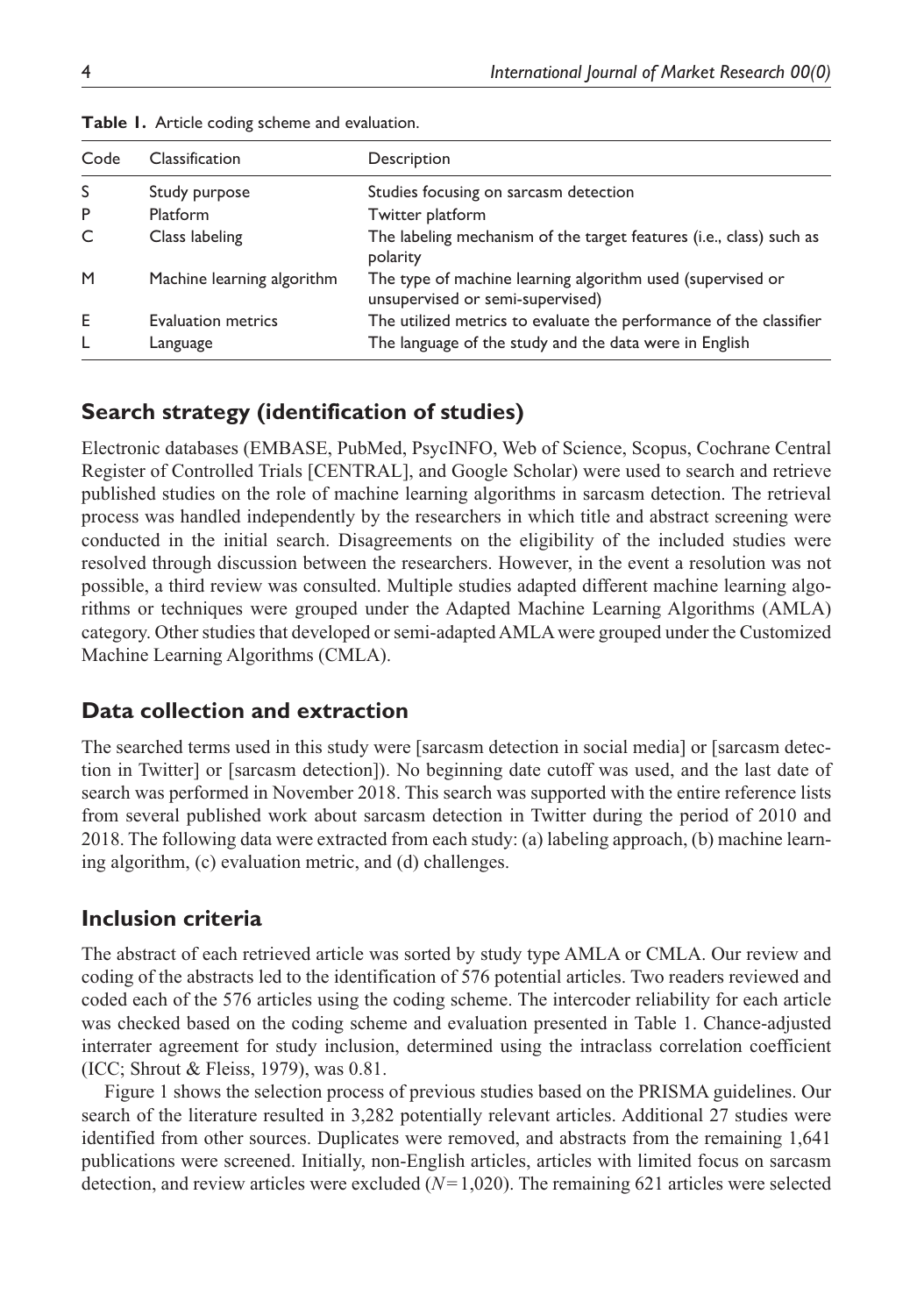

**Figure 1.** Studies selection process.

for further screening based on the inclusion scheme identified above. After removing potential duplicates and assessing each article based on the inclusion criteria above, 31 articles were used to answer the research questions of this review.

# **Results**

Our results of the 31 studies on sarcasm detection algorithms are summarized in Table 2. This result showed that the percentage of utilizing the algorithms varied between two groups (AMLA and CMLA). In the AMLA group, SVM was found to be the most frequent algorithm (22.58%), followed by Logistic Regression Method (19.35%), Naïve Bayes (9.67%), and Random Forest  $(6.45\%$ ; see Figure 2). However, algorithms in the CMLA group were found to be less frequently used (3.22%) for detecting the sarcastic tweets. Hence, the AMLA group consisted of the algorithm that was most frequently used in sarcasm detection tasks, whereas the CMLA contains the algorithms that are less frequently used in such tasks.

# **AMLA**

The major machine learning algorithms, such as SVM, Logistic Regression, Naïve Bays, and Random Forest, were utilized frequently for predicting sarcasm on the Twitter platform (see Figure 3). The following subsection describes each algorithm.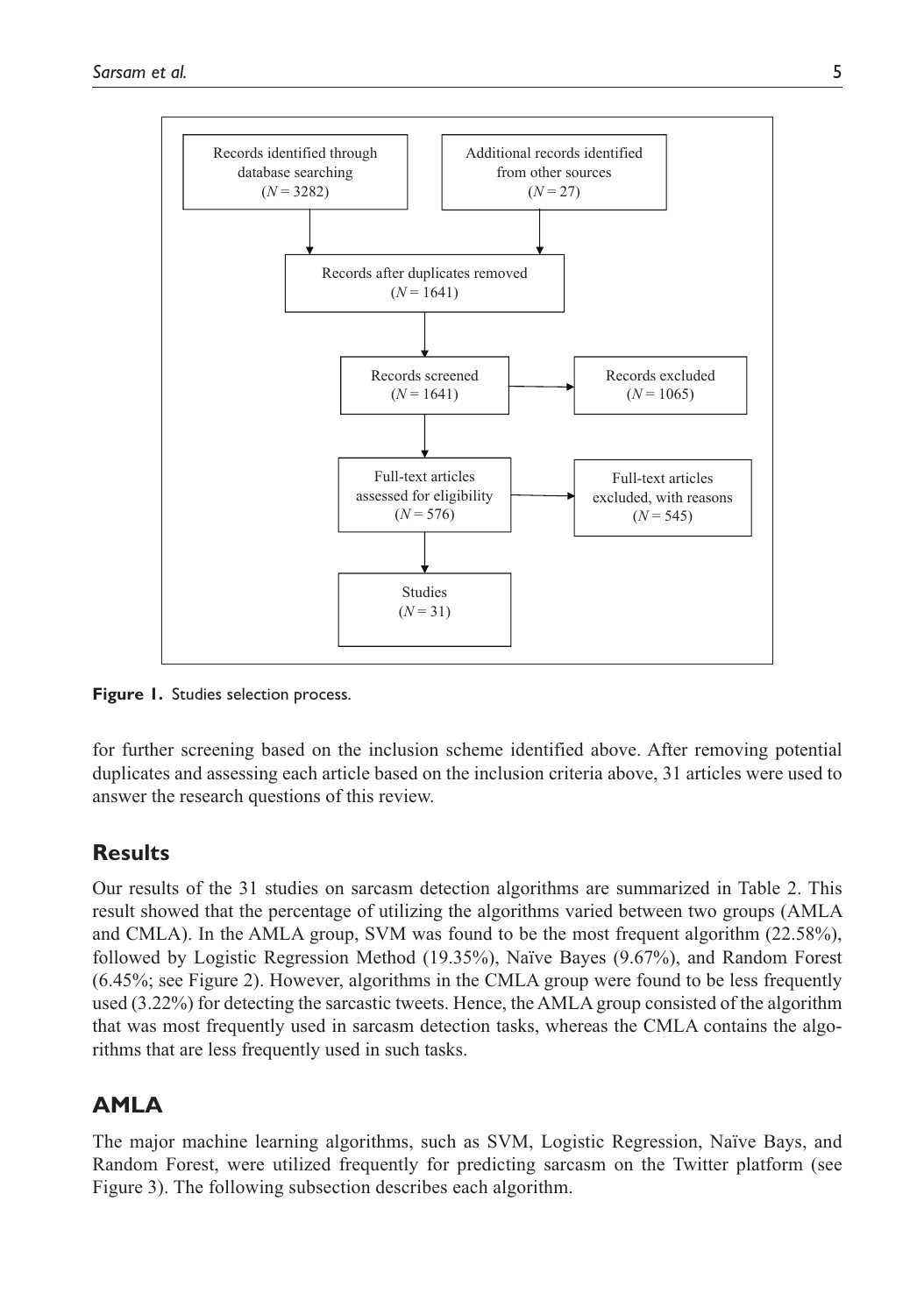| No. | Author(s)                                 | Labeling approach                                                                                                                                                             | Algorithm                                                                                           | Category    |
|-----|-------------------------------------------|-------------------------------------------------------------------------------------------------------------------------------------------------------------------------------|-----------------------------------------------------------------------------------------------------|-------------|
| Ι.  | Davidov et al. (2010)                     | Labeling based on discrete range of<br>I to 5 where 5 indicates a clearly<br>sarcastic sentence and I indicates a<br>clear absence of sarcasm.                                | Semi-supervised sarcasm<br>identification algorithm<br>(SASI)                                       | <b>CMLA</b> |
| 2.  | González-Ibánez<br>et al. (2011)          | Sarcastic (S), positive (P) and negative<br>(N)                                                                                                                               | <b>SVM</b>                                                                                          | AMLA        |
| 3.  | Riloff et al. (2013)                      | Polarity: positive and negative tweets                                                                                                                                        | Bootstrapping                                                                                       | CMLA        |
| 4.  | Kovaz et al. (2013)                       | Sarcastic and nonsarcastic                                                                                                                                                    | Logistic regression                                                                                 | <b>AMLA</b> |
| 5.  | Ptáček et al. (2014)                      | Sarcastic and nonsarcastic                                                                                                                                                    | Maximum Entropy<br>(MaxEnt)                                                                         | <b>CMLA</b> |
| 6.  | Tungthamthiti et al.<br>(2014)            | Sarcastic and nonsarcastic (when<br>a tweet contains contradiction of<br>sentiment polarity without coherence<br>between them, it could be regarded<br>as nonsarcastic tweet) | <b>SVM</b>                                                                                          | <b>AMLA</b> |
| 7.  | Rajadesingan et al.<br>(2015)             | Polarity: positive and negative<br>tweets (in particular sarcastic or<br>nonsarcastic)                                                                                        | Sarcasm Classification<br>Using a Behavioral<br>modeling Approach<br>(SCUBA)                        | <b>CMLA</b> |
| 8.  | (2015)                                    | Bouazizi and Ohtsuki Polarity: positive and negative tweets                                                                                                                   | <b>SVM</b>                                                                                          | AMLA        |
| 9.  | Joshi et al. (2015)                       | Sarcastic or nonsarcastic                                                                                                                                                     | LibSVM with RBF kernel                                                                              | <b>CMLA</b> |
| 10. | Ghosh et al. (2015)                       | Positive or negative tweets                                                                                                                                                   | <b>SVM</b>                                                                                          | <b>AMLA</b> |
| Н.  | Cerezo-Costas and<br>Celix-Salgado (2015) | Polarity: positive, negative, and<br>neutral                                                                                                                                  | Logistic regression                                                                                 | AMLA        |
| 12. | Bamman and Smith<br>(2015)                | Sarcastic and nonsarcastic                                                                                                                                                    | Logistic regression                                                                                 | AMLA        |
| 13. | Barbieri et al. (2015)                    | Polarity: positive, negative, and<br>neutral                                                                                                                                  | <b>SVM</b>                                                                                          | AMLA        |
| 14. | Signhaniya et al.<br>(2015)               | Sarcastic and nonsarcastic                                                                                                                                                    | <b>SVM</b>                                                                                          | AMLA        |
| 15. | Jain and Hsu (2015)                       | Sarcastic and nonsarcastic                                                                                                                                                    | Logistic regression                                                                                 | AMLA        |
| 16. | Bouazizi and Ohtsuki<br>(2016)            | Polarity: positive and negative tweets                                                                                                                                        | Random Forest                                                                                       | AMLA        |
| 17. | Amir et al. (2016)                        | Sarcastic and nonsarcastic                                                                                                                                                    | Content and User<br><b>Embedding Convolutional</b><br>Neural Network (CUE-<br>CNN)                  | <b>CMLA</b> |
| 18. | Zhang et al. (2016)                       | Sarcastic and nonsarcastic                                                                                                                                                    | Gated recurrent neural<br>network (GRNN)                                                            | <b>CMLA</b> |
| 19. | Poria et al. (2016)                       | Sarcastic and nonsarcastic                                                                                                                                                    | <b>CNN-SVM</b>                                                                                      | <b>CMLA</b> |
| 20. | Abercrombie and<br>Hovy (2016)            | Sarcastic and nonsarcastic                                                                                                                                                    | Logistic regression                                                                                 | <b>AMLA</b> |
| 21. | Ghosh and Veale<br>(2016)                 | Sarcastic and nonsarcastic                                                                                                                                                    | A combination of CNN:<br>Long short-term memory<br>(LSTM) network; and Deep<br>neural network (DNN) | <b>CMLA</b> |
| 22. | Bali and Singh (2016)                     | Sarcastic and nonsarcastic                                                                                                                                                    | Logistic regression                                                                                 | AMLA        |

**Table 2.** Utilization frequency of machine learning algorithms.

 *(Continued)*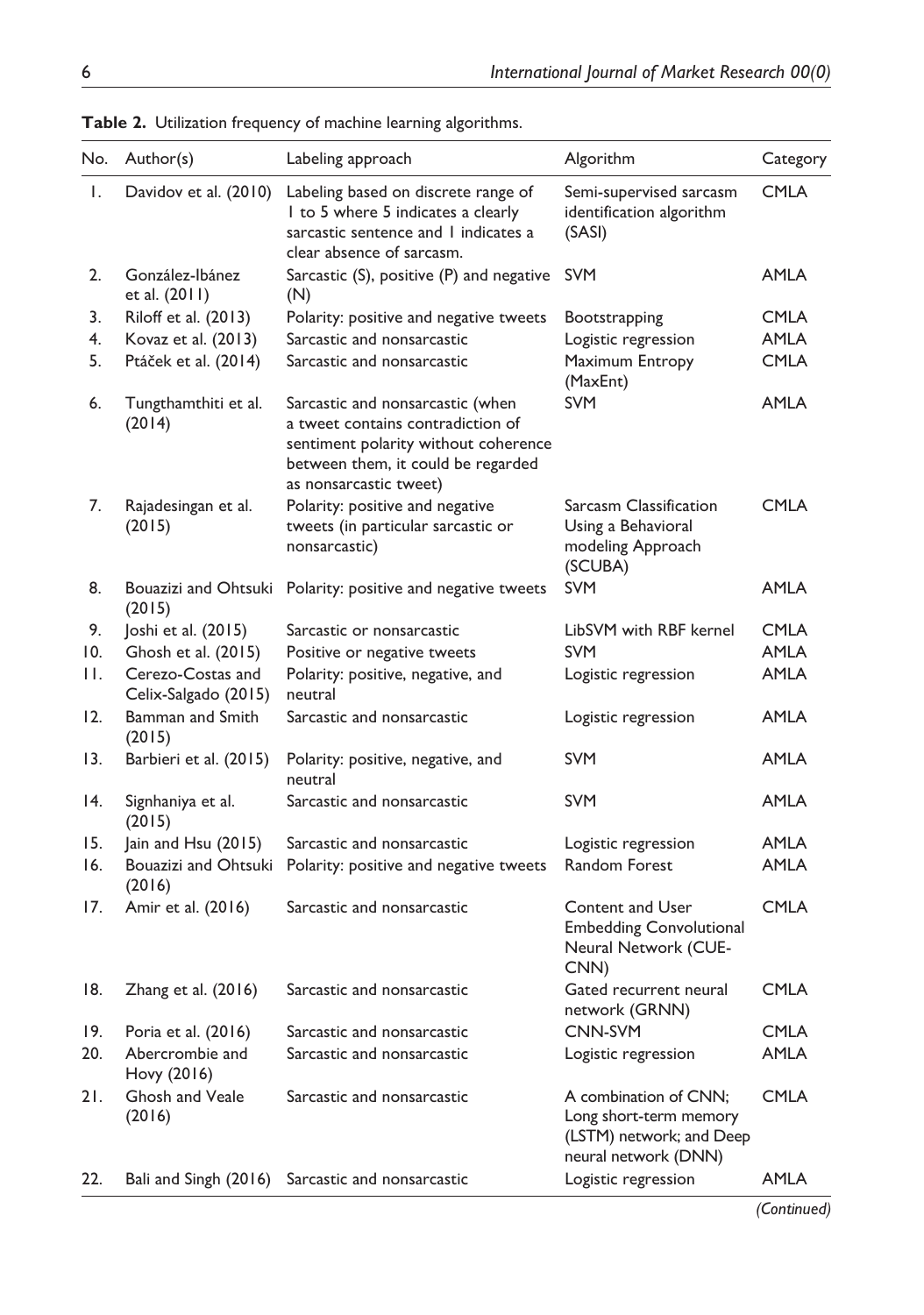|  | Table 2. (Continued) |
|--|----------------------|
|--|----------------------|

| No. | Author(s)                      | Labeling approach                                                                                          | Algorithm                                                                 | Category    |
|-----|--------------------------------|------------------------------------------------------------------------------------------------------------|---------------------------------------------------------------------------|-------------|
| 23. | Tungthamthiti et al.<br>(2016) | Sarcastic and nonsarcastic                                                                                 | <b>SVM</b>                                                                | <b>AMLA</b> |
| 24. | Saha et al. (2017)             | Polarity: positive, negative or neutral                                                                    | Naïve Bayes                                                               | <b>AMLA</b> |
| 25. | Prasad et al. (2017)           | Sarcastic or nonsarcastic                                                                                  | <b>Gradient Boost</b>                                                     | <b>CMLA</b> |
| 26. | Tay et al. (2018)              | True and false                                                                                             | Multi-dimensional Intra-<br><b>Attention Recurrent</b><br>Network (MIARN) | <b>CMLA</b> |
| 27. | Ren et al. (2018)              | Polarity: positive and negative tweets                                                                     | MODEL-KEY                                                                 | <b>CMLA</b> |
| 28. | Parmar et al. (2018)           | Polarity: positive and negative tweets                                                                     | Feature-based Composite<br>Approach (FBCA)                                | <b>CMLA</b> |
| 29. | Das et al. (2018)              | Labels are two types 0 and 1<br>indicating the sentence being not<br>sarcastic and sarcastic, respectively | Naïve Bayes                                                               | <b>AMLA</b> |
| 30. | Parde and Nielsen<br>(2018)    | Polarity: positive and negative tweets                                                                     | Naïve Bayes                                                               | AMLA        |
| 31. | Bouazizi and Ohtsuki<br>(2018) | Polarity: positive, negative or neutral                                                                    | <b>Random Forest</b>                                                      | AMLA        |

CMLA: Customized Machine Learning Algorithms; SVM: Support Vector Machine; AMLA: Adapted Machine Learning Algorithms; RBF: Radial Basis Functions; CNN-SVM: Convolutional Neural Network–Support Vector Machine.



**Figure 2.** The frequency of AMLA's group algorithms.

# *SVM*

SVM is the most commonly used algorithm found in the literature for detecting sarcasm on Twitter, particularly due to its efficiency in facilitating the process of sentiment classification (González-Ibánez et al., 2011). Several labeling methods were also found to be used in labeling the collected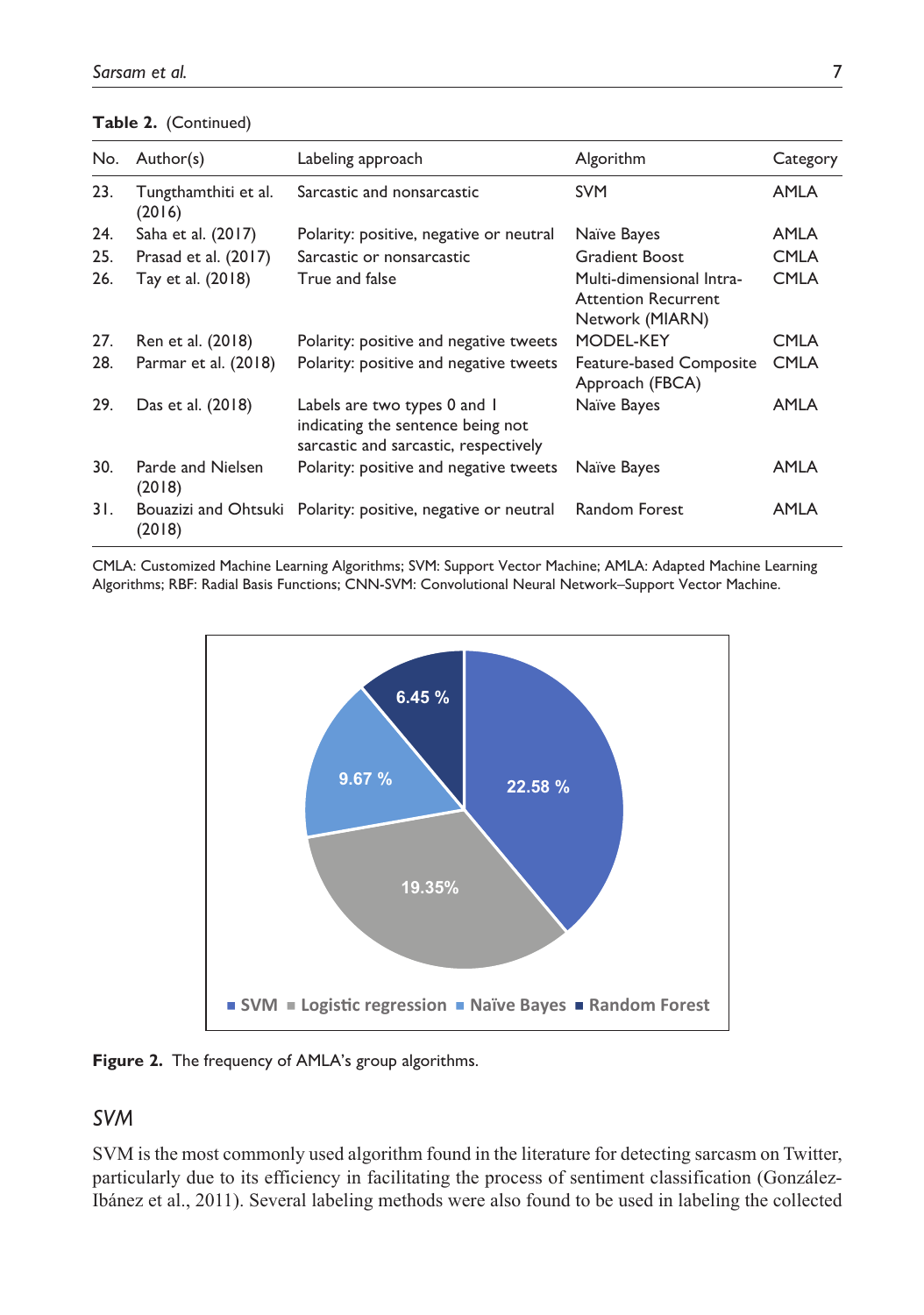

**Figure 3.** The classification of AMLAs for sarcasm detection.

tweets before passing them to the SVM classifier. For example, the polarity method which is a natural language processing (NLP) application was used to categorize text sentiment, thus making it suitable for sarcasm detection. This includes detecting potential changes in users' emotion based on the characteristics of their tweets. Bouazizi and Ohtsuki (2015) used the polarity method to label each either positive or negative type. Barbieri et al. (2015) also adopted the polarity technique and added an additional label "neutral" to the detection process. González-Ibánez et al. (2011) applied polarity by labeling the tweets as sarcastic, positive, and negative, whereas Ghosh et al. (2015) labeled their data as sarcastic sense and literal sense from a negative and positive perspective. Other previous studies, such as Tungthamthiti et al. (2014), Signhaniya et al. (2015), and Tungthamthiti et al. (2016), labeled tweets either sarcastic or nonsarcastic. This generic approach was found to be useful when detecting the full statement/tweets by considering aspects related to "coherence" (e.g., the relationships across multiple sentences). The general concept behind using this approach is that the sarcastic tweets should contain expressions which clearly indicate the references to some words across the tweets. When a tweet contains contradiction of sentiment polarity without coherence between them, it could be regarded as nonsarcastic tweet. The performance results from using the SVM algorithm ranged between 50.93% and 91.8%.

Our review also revealed some key challenges when attempting to detect sarcastic tweets using the SVM classifier. For example, González-Ibánez et al. (2011) found that distinguishing sarcastic from nonsarcastic tweets to be one of the challenges. Ghosh et al. (2015) stated that identifying the sense of a target word using SVM is a hard task. This is because all the tweets  $L_{\text{sent}}$  sense are collected using sentiment hashtags (small pieces of text which usually contain valuable information to extract the sense of a whole sentence) to which they might be lexically more similar to the sense tweets than the literal tweets (Ghosh et al., 2015).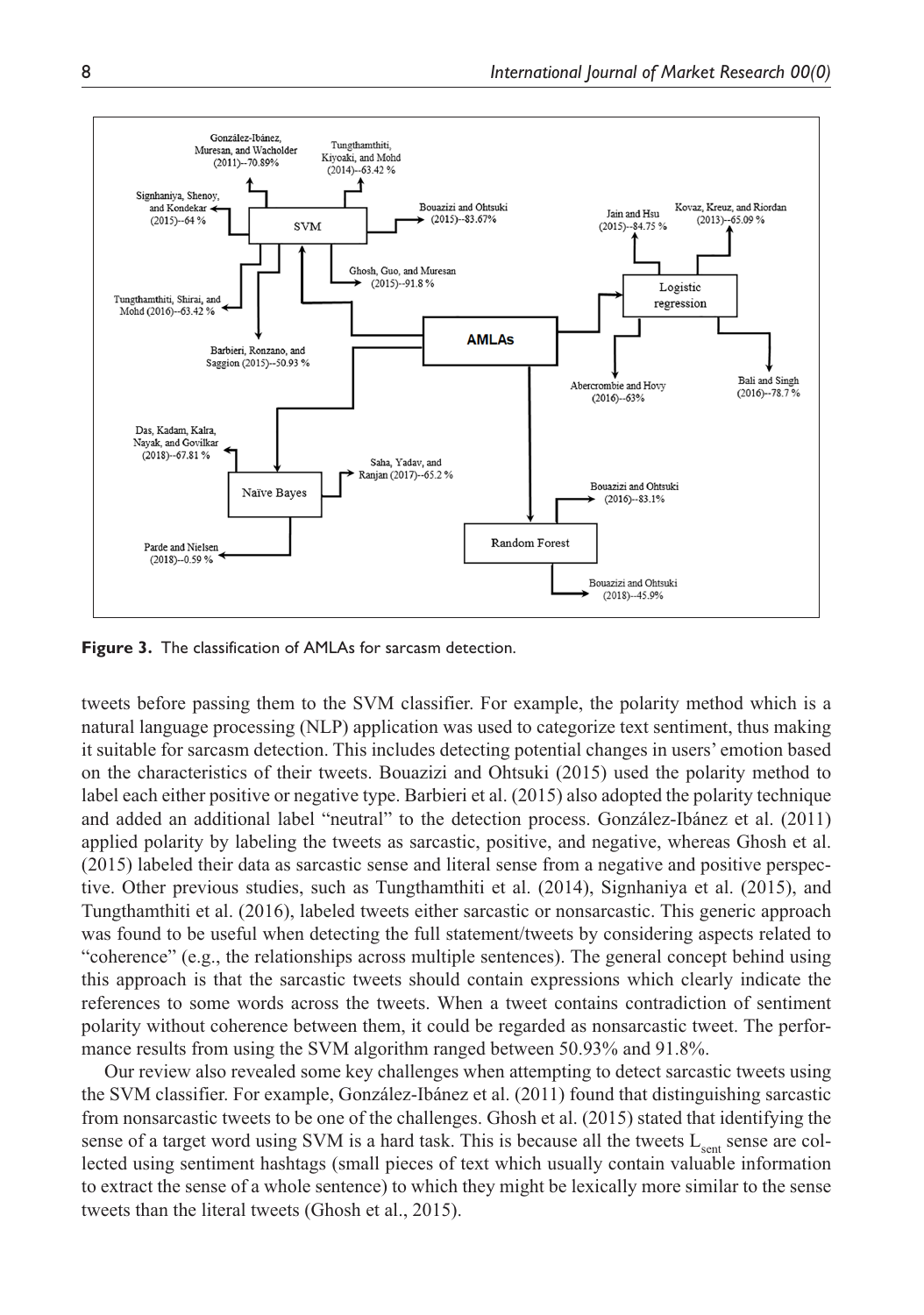#### *Logistic regression*

Logistic regression was also used to detect sarcasm on Twitter mainly because it is mathematically related to linear discriminant analysis (Cliche, 2014). When data or tweets labeling takes place, a straightforward labeling method such as sarcastic and nonsarcastic can be used to effectively facilitate the detection of sarcasm (Abercrombie & Hovy, 2016; Bali & Singh, 2016; Jain & Hsu, 2015; Kovaz et al., 2013). Cerezo-Costas & Celix-Salgado (2015) adopted a special method to label their tweets; this method called the "Conditional Random Fields (CRFs)." The authors utilized CRFs to obtain the scope of polarity modifiers and shifters (e.g., negation and intensification), thus labeling tweets as positive, negative, and neutral. Using this algorithm for sarcasm detection may offer a performance result ranging between 59.11% and 80.27%.

#### *Naïve Bayes*

Many previous studies relied on the application of Naïve Bayes for various detection purposes. In the context of this study, Naïve Bayes was commonly used to classify tweets' polarity (positive and negative; Parde & Nielsen, 2018). Another way of labeling was established by Das et al. (2018) who utilized two types of labels (0 and 1) by indicating whether the tweet is sarcastic or not sarcastic. Our review of the literature also showed that the performance of the Naïve Bayes algorithm ranged between 59% and 67.81%. According to Li et al. (2016), Naïve Bayes does not perform well when Term Frequency-Inverse Document Frequency (TF-IDF) is applied. This can be due to the fact that Naive Bayes does not utilize search for predicting the membership probabilities for each class.

#### *Random forest*

The Random Forest classifier is known to reduce bias due to overfitting and class imbalance between tweets. The polarity approach was the most common approach to labeling sarcastic tweets. Bouazizi and Ohtsuki (2016) used this algorithm to label their data either positive or negative. Later work by Bouazizi and Ohtsuki (2018) used the polarity method for labeling tweets into positive, negative, or neutral. The performance reported by previous studies ranged between 45.9% and 83.1%.

## **CMLA**

A number of scholars have made some extensions to the standard machine learning algorithms in an attempt to provide a customized classification of sarcasm (see Figure 4). For example, Davidov et al. (2010) used a Semi-supervised Algorithm for Sarcasm Identification (SASI) to detect sarcasm on Twitter. The algorithm consisted of two modules: semi-supervised pattern acquisition for identifying sarcastic patterns that serve as features for a classifier, and a classifier that classifies each sentence to a sarcastic class. The process of labeling the data was based on a discrete range of 1 to 5 where 5 indicates a clearly sarcastic sentence and 1 indicates a clear absence of sarcasm. At the classification stage, SASIs demonstrated excellent performance of 94.7%.

Riloff et al. (2013) developed a sarcasm recognizer approach by presenting a novel bootstrapping algorithm. This method automatically processes the list of positive and negative phrases from sarcastic tweets. The proposed algorithm was able to identify just one type of sarcasm that is common in tweets, that is, contrast between a positive sentiment and negative situation. This is because a common form of sarcastic tweets contains a positive sentiment contrasted with a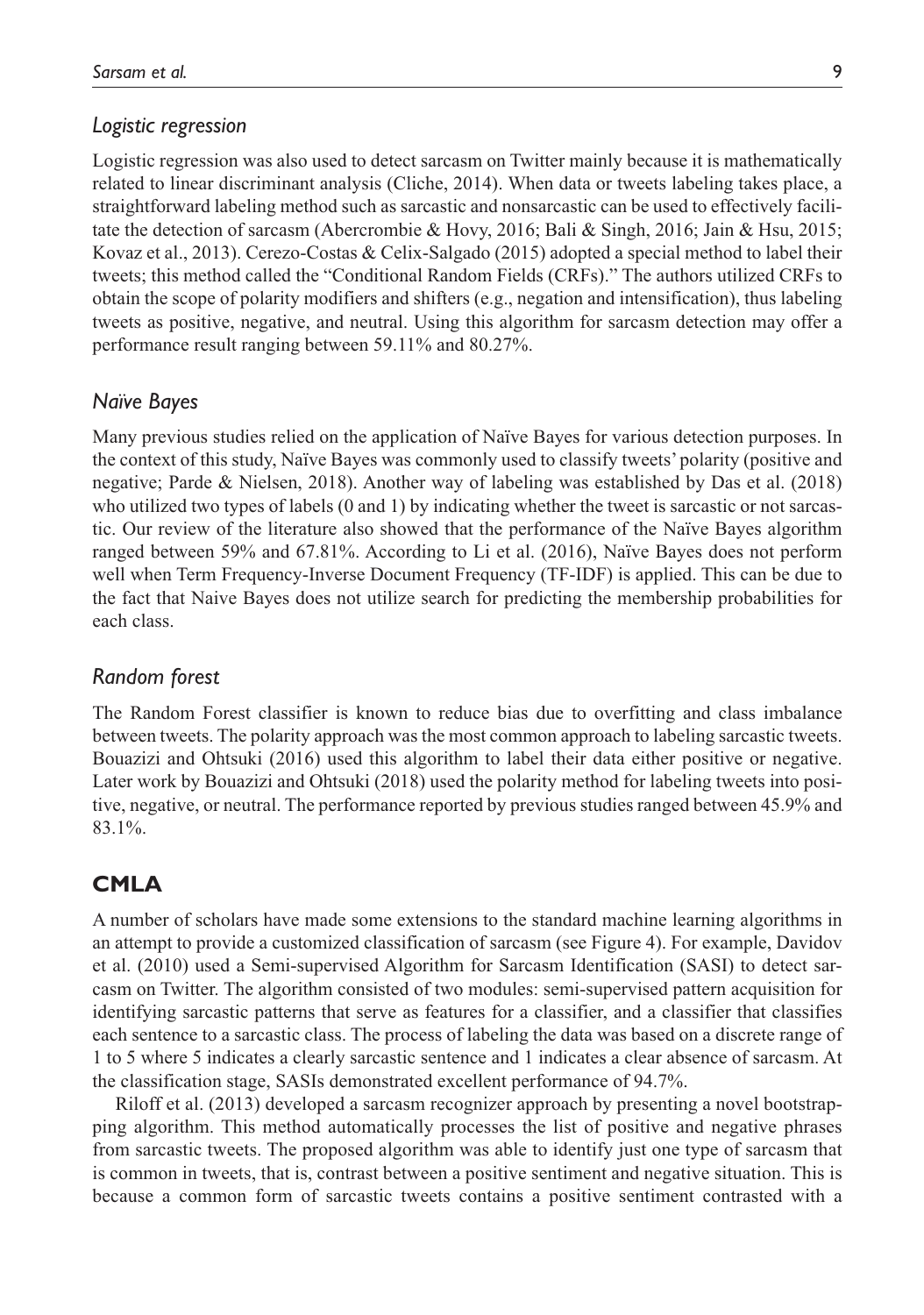

**Figure 4.** The classification of CMLAs for sarcasm detection.

negative situation. Riloff et al. (2013) also showed that identifying contrasting contexts using the phrases learned through bootstrapping may potentially improve the overall classification performance to 78%.

Maximum Entropy (MaxEnt) was used by Ptáček et al. (2014) to characterize sarcasm in two languages (English and Czech). Sarcastic and nonsarcastic were the main labels used by Ptáček et al. (2014) to perform the sarcasm detection process. The performance result of MaxEnt was 94.7%. This high performance can be attributed to its structure which consists of character n-gram, skip-bigram, and pointedness.

To provide automatic sarcasm detection, Rajadesingan et al. (2015) used lexical and linguistic cues to address the difficulty of the sarcasm classification task on Twitter through leveraging certain behavioral traits that are perceived to be intrinsic to users expressing sarcasm. Using this method, the authors were able to recognize some traits by comparing between tweets posted by the user through Sarcasm Classification Using a Behavioral modeling Approach (SCUBA). The SCUBA considers psychological and behavioral aspects of sarcasm and leveraging users' historical information to know whether tweets are sarcastic or not expressing sarcasm. The evaluation of the detection process exhibited that SCUBA was able to achieve a high-performance result of 92.94%.

Another study by Joshi et al. (2015) presented a computational system that harnesses context incongruity to perform sarcasm detection on Twitter. They used LibSVM with Radial Basis Functions (RBF) kernel to label their tweets as sarcastic and nonsarcastic. The authors reported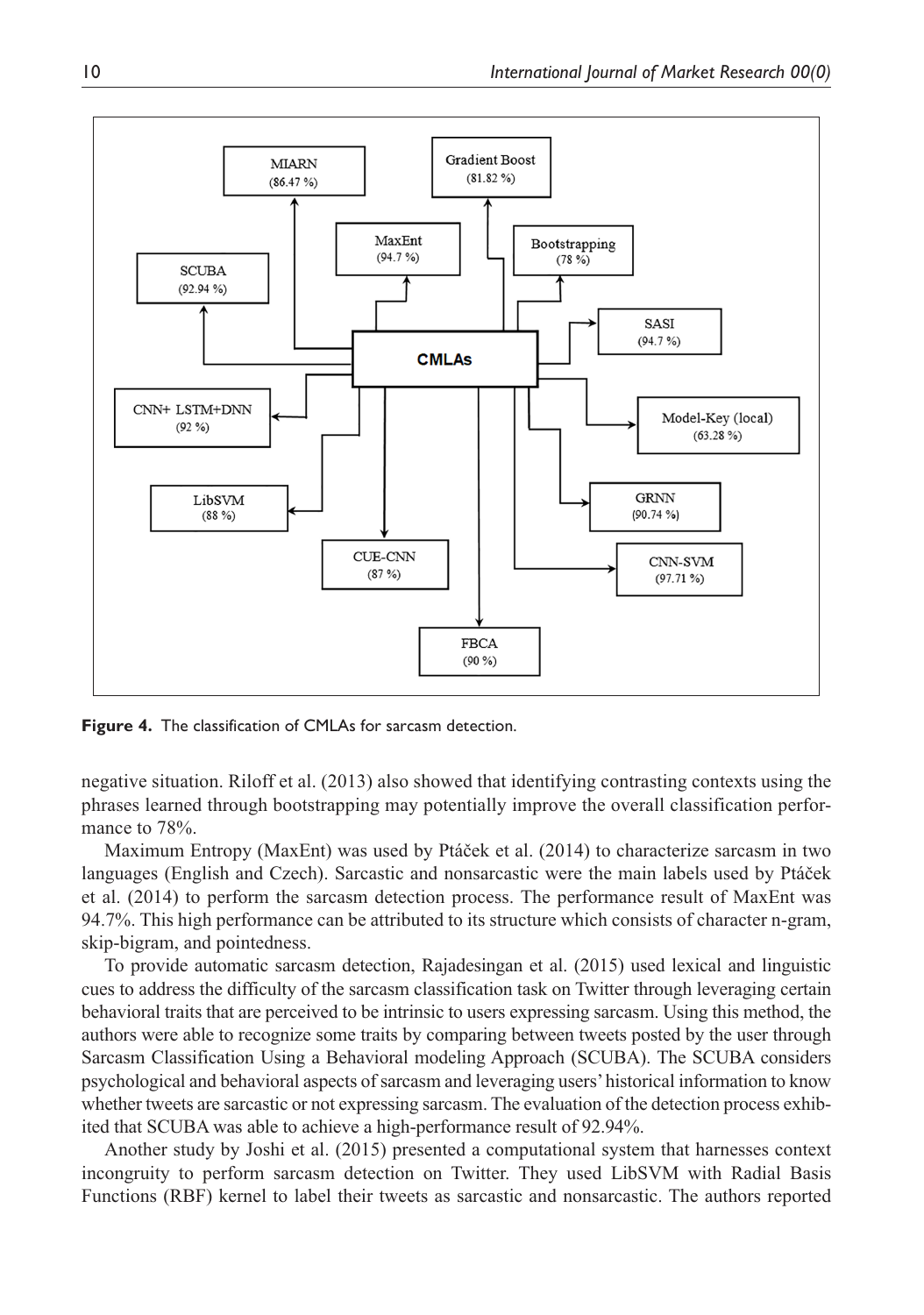that LibSVM achieved high performance (88%). However, they addressed some errors when applying LibSVM; these were subjective polarity, system incongruity expressed outside the text, incongruity due to numbers, data set granularity, and implicit incongruity.

Amir et al. (2016) introduced a deep neural network technique to accomplish an automated sarcasm detection task. They proposed a method to automatically perform a learning process and then exploit user embeddings with lexical signals to recognize sarcasm. The authors labeled the data as sarcastic and nonsarcastic when Content and User Embedding Convolutional Neural Network (CUE-CNN) algorithm was used. The performance result was 87%, particularly due to the efficiency of CUE-CNN in inducing vector lexical representations using a convolutional layer.

Zhang et al. (2016) investigated the use of neural network for tweet sarcasm detection. Sarcastic and nonsarcastic were used as the main labels. Bidirectional Gated Recurrent Neural Network (GRNN) was invoked to detect the sarcasm with a performance result of 90.74%. This can be due to the nature of the utilized approach, which leveraged the distributed embedding inputs and recurrent neural networks to induce semantic features.

Poria et al. (2016) developed several models based on a pretrained convolutional neural network (CNN) to extract sentiment, emotion, and personality features for the purpose of sarcasm detection. The developed algorithm combines CNN and SVM (CNN-SVM). The results showed extremely high performance for CNN-SVM (97.71%).

Ghosh and Veale (2016) proposed a neural network semantic model for sarcasm detection as an attempt to solve grammatical inaccuracy problems. The proposed neural network model of CNN, Long-Short Term Memory (LSTM), and Deep Neural Network (DNN) showed a performance result of 92%.

It is also worth mentioning that sarcastic tweets can mislead data mining activities and result in wrong classification. Prasad et al. (2017) compared several classification algorithms, such as Random Forest, Gradient Boosting, Decision Tree, Adaptive Boost, Logistic Regression, and Gaussian Naïve Bayes, to classify sarcastic tweets. The data set used two labels (sarcastic and nonsarcastic), and the result showed that the best performing classifier was the Gradient boosting classifier (81.82%). It was assumed that such result can be due to the ability of Gradient boosting to optimize the cost function which aids in the classification of the data set by continuously assessing the features and modifies the classifier to avoid wrong classification.

Tay et al. (2018) proposed an attention-based neural model to explicitly model contrast and incongruity. The proposed technique called Multi-dimensional Intra-Attention Recurrent Network (MIARN) was designed based on the intuition of compositional learning through leveraging intrasentence relationships. The result of the MIARN achieved high performance of 86.47%.

Ren et al. (2018) pointed out that existing detection techniques have two limitations when detecting sarcasm on Twitter: they rely on discrete models and require a large number of manual features. The authors explored the use of neural network models for classifying the sarcastic tweets using Model-Key (local). This technique depends on the convolutional neural network using two self-developed context-augmented neural models for the sarcasm detection task. Three labels (negative, sarcastic, and positive) were applied and the result showed that the proposed context-augmented neural models can successfully decode sarcastic clues from contextual information and provide a relative improvement in the detection performance (63.28%).

Sarcasm sentiment tweets are used for taunting, insulting, or to make fun of someone. This led Parmar et al. (2018) to consider the potential of live tweets, using a hybrid approach, in processing lexical and hyperbole features, as well as improving the overall performance result. The proposed algorithm was called Feature-based Composite Approach (FBCA). Two lexical and hyperbole features of composite and mapreduce were used to reduce the execution time. The classification result of FBCA achieved a high performance (90%) when predicting whether the live tweets were sarcastic or not.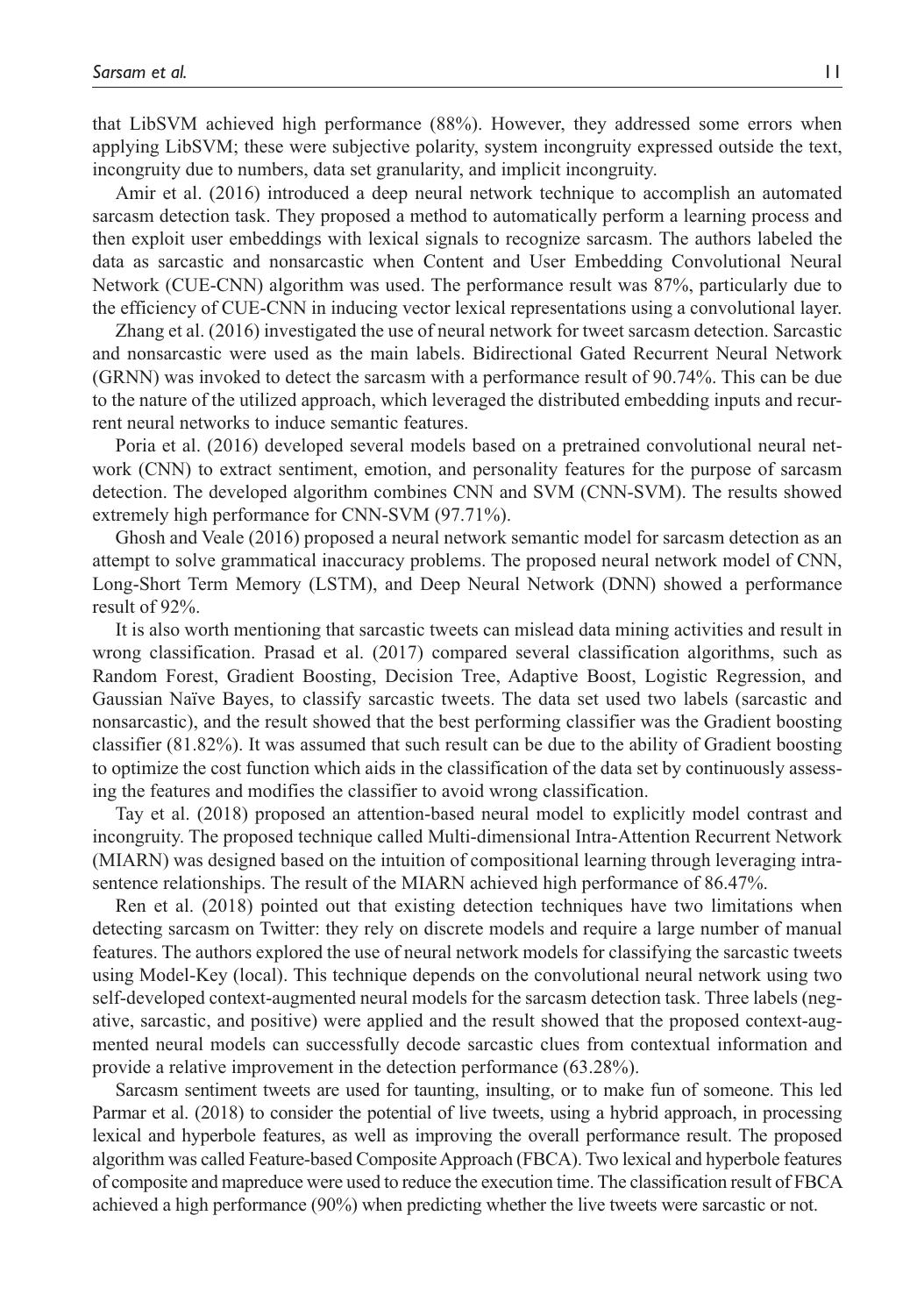## **Common features of sarcasm detection**

In text mining, extracting the features of the data is a critical process for the classification algorithm to form the final decision. During the classification process of text messages, certain features from social media posts can be used as an important factor for detecting sarcasm. Therefore, designing a data set with the relevant features would significantly contribute to the overall machine learning performance. Applying different text mining techniques may result in different features. For each classification algorithm, the main features used to detect the sarcastic tweets are summarized in Table 3.

#### *Lexical features*

Lexical features are the most common feature type in text mining. The lexical features consist of unique words, phrases, noun phrases, or named entities that are associated with a score to show its degree of polarity. Using these features for emotion-mining purposes may help in determining the degree of emotions in the text (Yadollahi et al., 2017). The lexical features can be categorized into unigrams- and dictionary-based features (González-Ibánez et al., 2011). According to Ghosh et al. (2015) and González-Ibánez et al. (2011), dictionary-based features are derived from a dictionarysampling method that consists of four general classes: (a) linguistic processes (e.g., adverbs and pronouns), (b) psychological processes such as positive and negative emotions, (c) personal concerns such as work and achievement, and (d) spoken categories (e.g., assent and nonfluencies). Moreover, most dictionary-based features are derived from a list of interjections (e.g., ah, oh, and yeah) and punctuation (e.g., ! and ?). Based on these, it can be observed that the lexical features have more discriminative clues that can be linked with user polarity scores. Thus, checking the polarity of words requires using different methods to estimate its degree with a high precision level.

In the sarcasm detection task, several approaches are usually applied to determine the polarity of words. For example, Tungthamthiti et al. (2014) used SentiStrength and SenticNet to precisely determine the polarity of words. SentiStrength is a sentiment lexicon that relies on linguistic information (e.g., name, label, and comment) and rules to estimate the sentiment strength of English text. SenticNet is an additional method for opinion mining, which aims at producing a collection of common-sense concepts with positive and negative sentiment scores. Nevertheless, Signhaniya et al. (2015) found that using the lexical structure from a dependency tree can help improve the performance of the mining algorithm. In sum, the lexical features are essential elements for solving text mining problems. Lexical features can be used to recognize the polarity of a particular statement, thus making it possible to detect sarcastic tweets.

#### *Stemmed features*

Stemming is formulated based on the idea that words with the same stem are close in meaning. The stemming process aims at reducing the words in the world list effectively (Rani et al., 2015). Stemmers can be used to consolidate terms which reduce the size of indexing files as well as enhancing the retrieval performance (Nayak et al., 2016). According to Rani et al. (2015), the stemming process involves using an affix removal algorithm which removes prefixes and suffixes of the word in the document. To accomplish this process accurately, different types of algorithms are used. In general, the stemming algorithms are classified into three groups: truncating methods (e.g., porters stemmer), statistical methods (e.g., hidden Markov model stemmer), and mixed methods (e.g., Krovetz stemmer). Stemming allows applying these algorithms in the data preprocessing stage to extract the stemmed features that belong to the task model. For this reason, Signhaniya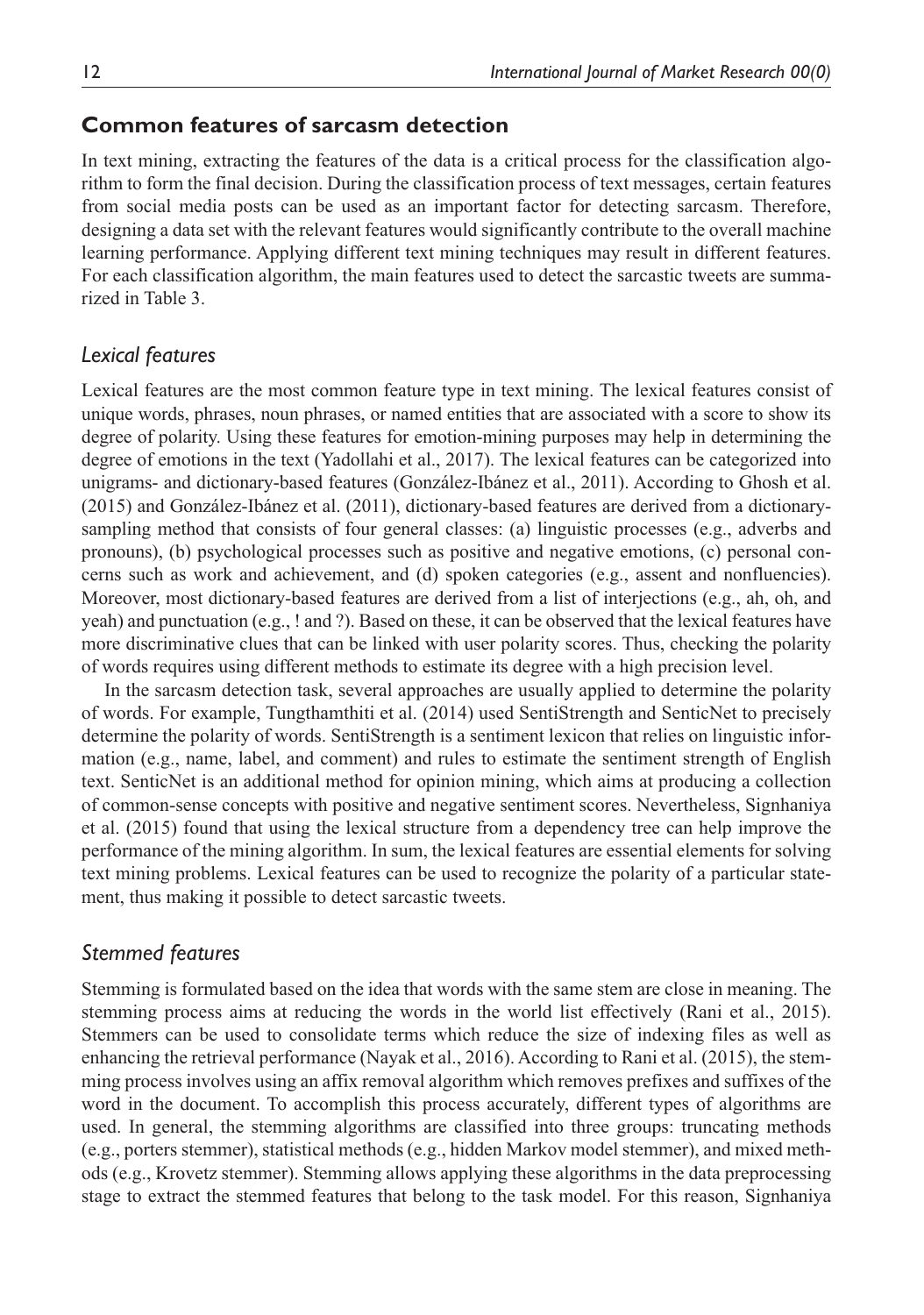| Algorithm             | Author(s)                                 | Sarcasm Features |          |                               |                            |          |                                              |           |          |             |
|-----------------------|-------------------------------------------|------------------|----------|-------------------------------|----------------------------|----------|----------------------------------------------|-----------|----------|-------------|
|                       |                                           | Lexical          | Stem     | Pragmatic                     | Frequency                  | TF-IDF   | SOd                                          | Ambiguity | Synonyms | Personality |
| <b>SVM</b>            | González-Ibánez et al. (2011)             |                  |          |                               | $\times$                   |          | $\times$                                     |           |          |             |
|                       | Tungthamthiti et al. (2014)               |                  |          | $\times \times \times \times$ |                            |          |                                              |           |          |             |
|                       | Bouazizi and Ohtsuki (2015)               |                  |          |                               |                            |          |                                              |           |          |             |
|                       | Ghosh et al. (2015)                       |                  |          |                               | $\times$ $\times$          |          |                                              |           |          |             |
|                       | Barbieri et al. (2015)                    |                  |          |                               |                            |          |                                              | $\times$  | $\times$ |             |
|                       | Signhaniya et al. (2015)                  |                  | $\times$ |                               |                            |          |                                              |           |          |             |
|                       | Tungthamthiti et al. (2016)               |                  |          |                               |                            |          | $\times$ $\times$ $\times$ $\times$ $\times$ |           |          |             |
| Logistic regression   | Kovaz et al. (2013)                       |                  |          |                               | $\times$ $\times$ $\times$ |          |                                              |           |          |             |
|                       | Jain and Hsu (2015)                       |                  |          |                               |                            |          |                                              |           |          |             |
|                       | Abercrombie and Hovy (2016)               |                  |          |                               |                            |          |                                              |           |          |             |
|                       | Bali and Singh (2016)                     |                  |          | $\times$                      |                            |          | $\times$ $\times$ $\times$                   |           |          |             |
| Naïve Bayes           | Saha et al. (2017)                        |                  | ×        |                               |                            |          |                                              |           |          |             |
|                       | Das et al. (2018)                         |                  |          |                               |                            |          |                                              |           |          |             |
|                       | Parde and Nielsen (2018)                  |                  |          |                               | $\times$ $\times$          |          |                                              |           |          |             |
| Random Forest         | Bouazizi and Ohtsuki (2018)               |                  |          | $\times$ $\times$ $\times$    |                            |          |                                              |           |          |             |
|                       | Bouazizi and Ohtsuki (2016)               |                  |          |                               |                            |          | $\times$ $\times$                            |           |          |             |
| SASI                  | (2010)<br>Davidov et al.                  |                  |          |                               | $\times$ $\times$          |          |                                              |           |          |             |
| Bootstrapping         | Riloff et al. (2013)                      |                  |          |                               |                            |          |                                              |           |          |             |
| MaxEnt                | Ptáček et al. (2014)                      |                  |          | $\times$                      | ×                          |          | $\times$ $\times$ $\times$                   |           |          |             |
| SCUBA                 | Rajadesingan et al. (2015)                |                  |          |                               |                            |          |                                              |           |          |             |
| <b>LibSVM</b>         |                                           |                  |          | ×                             |                            |          |                                              |           |          |             |
| CUE-CNN               | Joshi et al. (2015)<br>Amir et al. (2016) |                  |          |                               | $\times$                   |          | $\times$                                     |           |          |             |
| GRNN                  | Zhang et al. (2016)                       |                  |          |                               |                            | $\times$ |                                              |           |          |             |
| CNN-SVM               | Poria et al. (2016)                       |                  |          |                               |                            |          |                                              |           |          | ×           |
| $CNN + LSTM + DNN$    | Ghosh and Veale (2016)                    |                  |          | $\times$                      | $\times$                   |          |                                              |           |          |             |
| <b>Gradient Boost</b> | Prasad et al. (2017)                      |                  | $\times$ |                               |                            |          | $\times$                                     |           |          |             |
| MIARN                 | Tay et al. (2018)                         |                  |          |                               |                            |          |                                              |           |          |             |
| MODEL-KEY             | Ren et al. (2018)                         |                  |          |                               |                            | $\times$ |                                              |           |          |             |
| <b>FBCA</b>           | Parmar et al. (2018)                      |                  |          |                               | $\times$                   |          | $\times$                                     |           |          |             |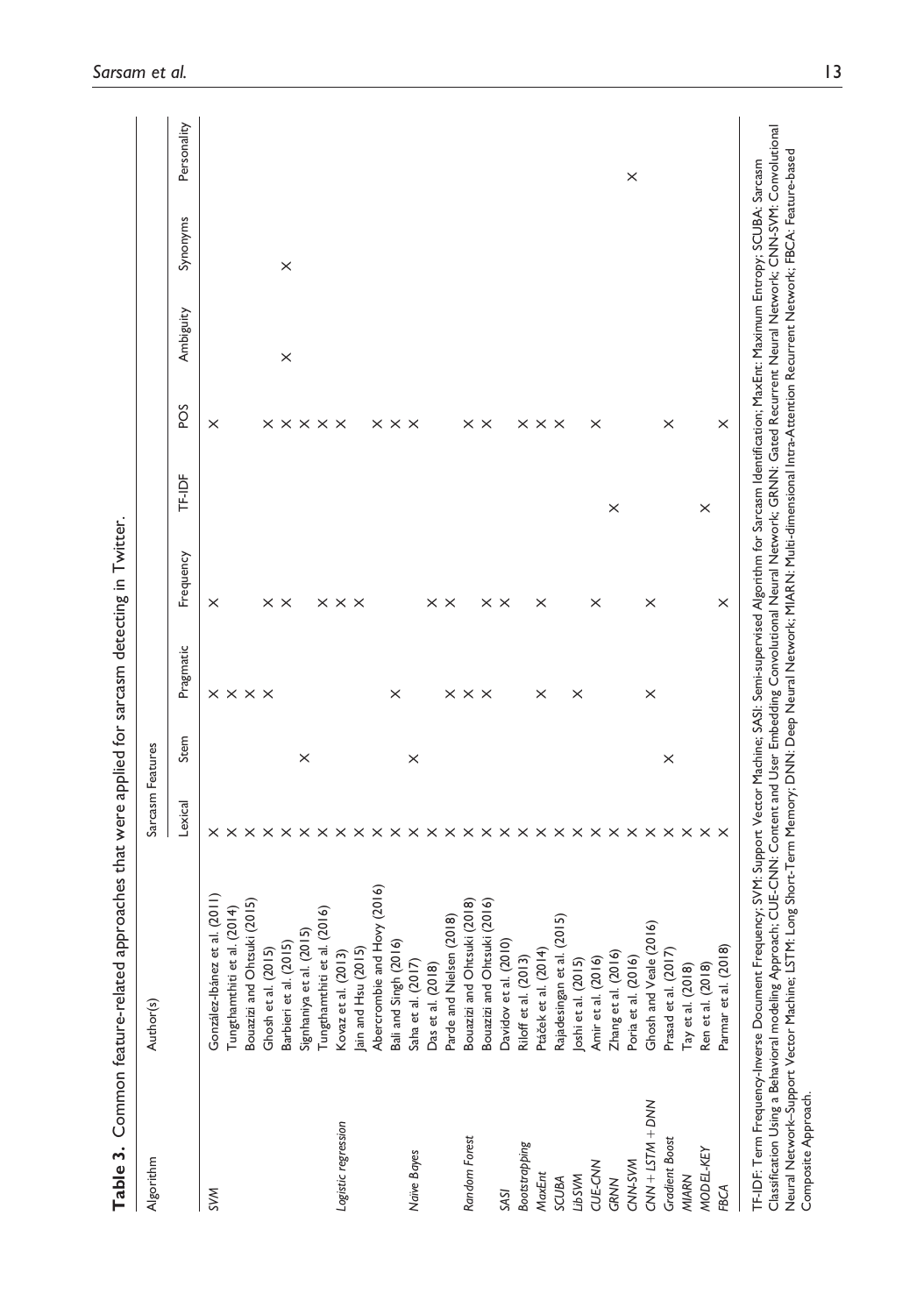et al. (2015) used the snowball stemmer in the data preprocessing stage to extract the stemmed features relevant to the sarcasm task. Saha et al. (2017) used the stem Porter operator to generate the stemmed words to perform polarity testing for the sarcasm detection task. Consequently, generating stemmed features during the preprocessing task may simplify the sarcasm detecting process. This is because the stemmed features can reduce inflectional data forms and derivationally related forms of a word, thus influencing the performance of the machine learning algorithm.

## *Pragmatic features*

Symbolic and figurative texts are referred to as pragmatic features (e.g., smiles and other emoticons). These features are frequently used in tweets, mainly due to the limitations in the tweet length. The pragmatic features are a powerful indicator for identifying sarcasm in Twitter. Therefore, in sarcasm classification, many researchers have extracted pragmatic features and used them in the classification process. For example, González-Ibánez et al. (2011) used three pragmatic features: (a) positive emoticons (e.g., smileys), (b) negative emoticons (e.g., frowning faces), and (c) ToUser, which is used to determine whether a tweet is a reply to another tweet or not. Bali and Singh (2016) used pragmatic features with machine learning algorithms to identify the number of emoticons and expressions in the processed text messages. Parde and Nielsen (2018), on the contrary, used pragmatic features by considering the percentages of strongly subjective positive words, strongly subjective negative words, weakly subjective positive words, and weakly subjective negative words in the instance. Based on these, one can observe the importance of extracting pragmatic features from social media posts. Those features are associated with users' feeling toward a particular topic. This led prior studies to extract the pragmatic features from sarcasm-related tweets and link them with the latent emotion embedded in these tweets to build a rich dictionary that consists of users' emotions in association with their opinions.

## *Frequency-related features*

Frequency-related features are commonly used in a document or a corpus. It reflects the importance of a word in a document or a corpus. Extracting the frequency-related features is a critical task; thus, it can be applied in sarcasm classification in different ways. For instance, Barbieri et al. (2015) used two frequency corpora (the American National Corpus and the VU Amsterdam Metaphors Corpus) to extract three main features: rarest word frequency, frequency mean, and frequency gap. Researchers computed these features by considering only nouns, verbs, adjectives, and adverbs. Bouazizi and Ohtsuki (2016) divided words into two classes: the first class contained words of which the content is important, whereas the other class contained words of which the grammatical function is more important. Davidov et al. (2010) applied word frequency–related features to classify words into high-frequency words (HFWs) and content words (CWs). A word whose corpus frequency is more than  $F_H$  was considered to be a HFW, and vice versa. In conclusion, previous works showed the potential of frequency-related features in the classification of documents and the overall prediction process in sarcasms detection task.

#### *TF-IDF*

TF-IDF is a numerical statistic that represents the importance of a word (term) to a document within the corpus. In TF-IDF, the frequency of a word in a document needs to be compared with its number of occurrences in other documents (Cong et al., 2016). TF-IDF is typically used to stop filtering words in text summarization and categorization application. It is also used to increase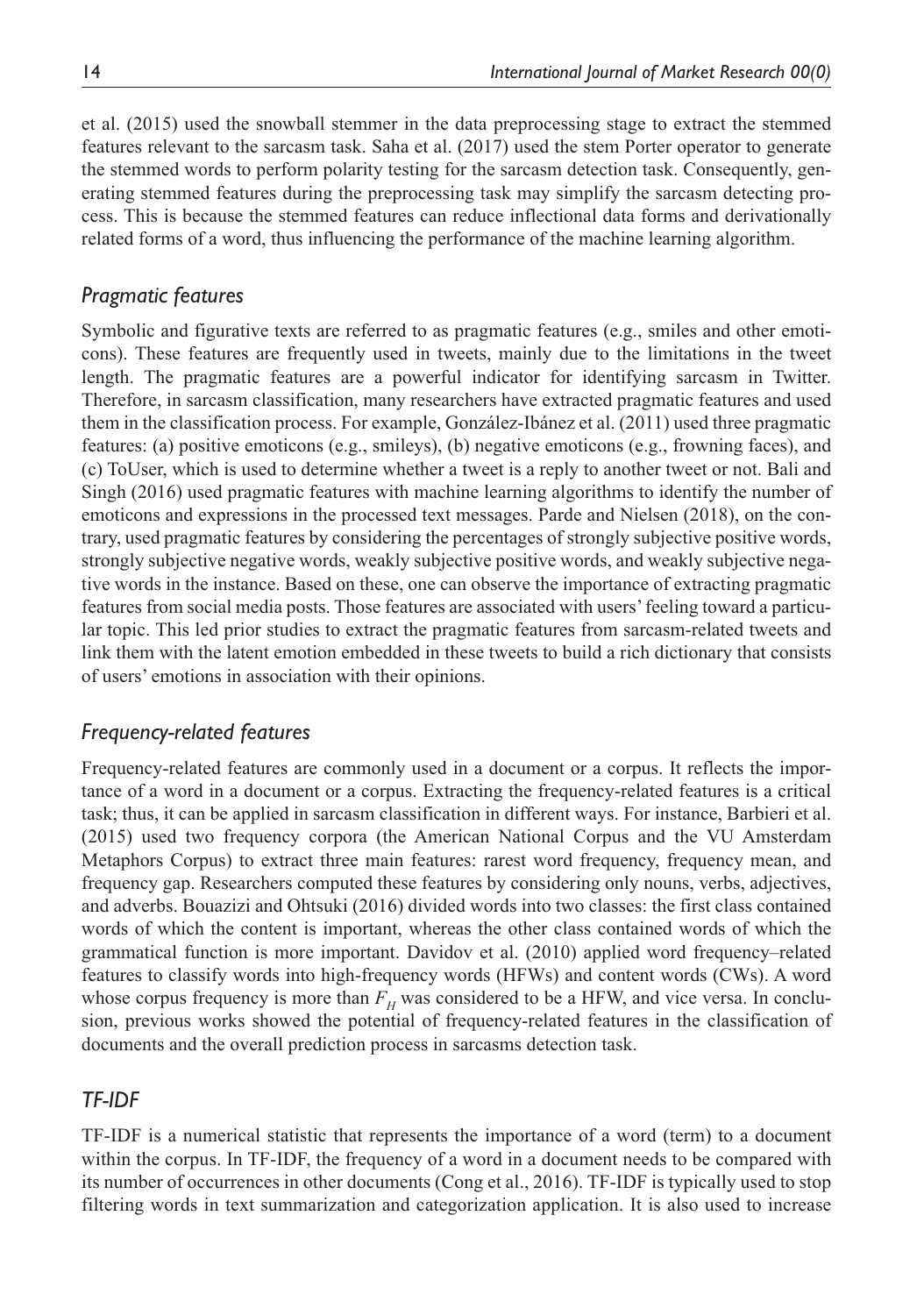proportionally to the number of times that a word appears in a document. However, TF-IDF is generally offset by the frequency of the word in the corpus; therefore, such a technique helps to control the fact that some words are more common than others (Christian et al., 2016). Because of this advantage, previous studies that explored sarcasm detection, adopted TF-IDF to extract features linked to sarcasm. Zhang et al. (2016) used TF-IDF values to sort the words in history tweets. To estimate TF and IDF, the authors regarded the set of history tweets for a given data set as one document and used all tweets in the training corpus to generate additional documents. In addition, Ren et al. (2018) used TF-IDF to sort all words in the sarcastic tweets through modeling all the contextual tweets as one document. They selected the most important words that had the highest TF-IDF values as an input feature of the machine learning algorithm. The utilization of TF-IDF features in sarcasm detection provides a way to determine the importance of a word for a document within the corpus. This can potentially facilitate the process of detecting sarcasm messages by helping machine learning algorithms to deal only with important words when detecting sarcastic tweets.

## *Part-Of-Speech (POS) taggers*

POS taggers were developed to categorize words based on their POS forms. It is commonly used in sentiment analysis due to the following reasons: (a) words such as nouns and pronouns usually do not contain any sentiment. It can filter out such word with the help of a POS tagger: (b) a POS tagger can also be applied to identify words that can be used in different POS. The advantages of POS tagger have motivated researchers to apply it in the analysis of sarcastic tweets. For example, Ghosh et al. (2015) used POS as an approach to model contextual information for co-training algorithms, which helped in creating a solid corpus and accurate predictions. Kovaz et al. (2013) applied the Stanford POS tagger to annotate each statement of the obtained corpora. The authors were interested in analyzing adjectives, adverbs, and interjection statements, particularly immediate co-occurrences of  $\leq$  adverb + adjective  $>$  and  $\leq$  adjective  $+$  adjective  $>$  . Prasad et al. (2017) reported the potential of using POS tagging in classifying words in a tweet and their POS. It is argued that if a person uses a lot of adjectives, there is a possibility that he or she is providing hints about sarcastic tweets. Another study by Barbieri et al. (2015) used POS by including certain features designed to capture the structure of positive and negative tweets. Consequently, due to the strong contribution of POS tagging to the classification problem, researchers have continuously utilized this technique in statement annotation. Before performing the classification procedure, applying POS tagging in complicated tasks such as sarcasm detection is necessary for assessing whether the statement can be labeled as sarcastic or not.

#### *Ambiguity*

According to Barbieri et al. (2015), if a word has many meanings (synset associated), it is more likely to be used in an ambiguous way. In the sarcasm detection task, Barbieri et al. (2015) calculated (for each word) several aspects, including the maximum number of synsets associated with a single word, the mean synset number of all the words, and the synset gap (i.e., the difference between the two previous features). The authors determined the value of these features by including all the words of each tweet and also by considering only nouns, verbs, adjectives, or adverbs. In general, it is very important to extract words with clear meaning at the very early stage (i.e., data preprocessing stage). The extracted words can highly contribute to the performance of the predictive model and this would enhance the processing decision of the algorithm.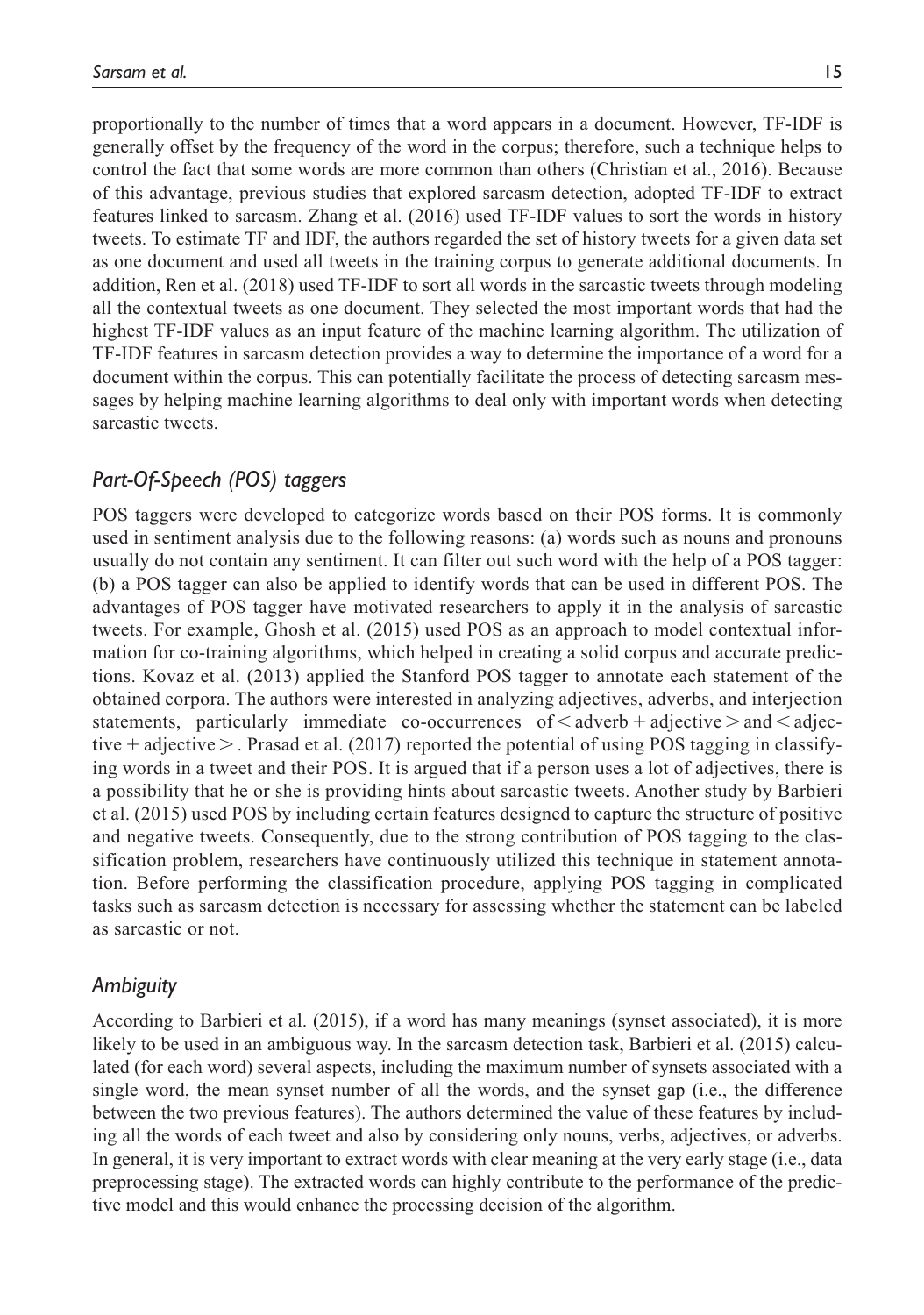## *Synonyms*

The synonyms-related features refer to the process of extracting the features that share words of the same meaning. This approach seems to be useful in sarcasm detection when expressing a specific opinion in many ways. Therefore, in the sarcasm detection task, Barbieri et al. (2015) reported the process of choosing synonyms by retrieving the list of synonyms for each word, and then computed (across all the words of the tweet) the greatest/lowest number of synonyms with frequency higher than the one present in the tweet. They also determined the greatest/lowest number of synonyms as well as the mean number of synonyms of the words with frequency greater/lower than the one present in the tweet (gap feature). This includes computing the set of synonyms features along with all the words that contain POS features. Based on this, the use of synonyms would increase the performance of the classifier by processing different features that are relevant to the sarcasm detection task. In addition, synonyms can enrich the training set to be used for training the classifier during the detection task.

## *Personality*

Over the past few decades, the five-factor (Big Five) model has emerged as one of the dominant models of personality that can be used to understand humans' behavior (Dhou, 2018, 2019) The five-factor model has been widely used to explore various personal psychological aspects (Al-Samarraie et al., 2016, 2018). This makes personality an important factor for sarcasm detection-related tasks. Poria et al. (2016) used the five personality traits, such as Openness, Conscientiousness, Extraversion, Agreeableness, and Neuroticism, for the training process. They then utilized a corpus containing 2,400 essays labeled by one of the five personality traits with a fully connected layer of 150 neurons, which was treated as the main feature. It was found that the use of personality in sarcasm detection is effective. The reason behind that can be due to the fact that tweets contain hidden clues that are related to the individual's opinions/emotions.

From Table 3, it can be observed that CNN-SVM offers the highest classification performance when predicting the sarcastic tweets (97.71%). The mentioned features can be used to add emotional and psychological information to the predictive model, thus contributing to its performance. This can be reasoned to the significant role of both lexical and personal features that were utilized by the CNN-SVM classifier. In addition, embedding features that are related to the individual's personality traits in their post would enhance the performance of the machine learning algorithm (Sarsam & Al-Samarraie, 2018a, 2018b).

# **Contribution of sarcastic features to machine learning performance**

In this work, we also attempted to identify the sarcastic features that are shared by the machine leaning algorithms of both AMLA and CMLA groups, because such features have high contribution to the performance of the classifier. This was achieved by creating a data set of all the features that were used when performing the sarcasm detection task (see Table 3). Then, we clustered the data from each study using the "Hierarchical" clustering algorithm to find feature similarities between classifiers. The clustering results yielded eight distinct groups, shown in Figure 5. Each group contains the algorithms that share the same sarcastic features. From Figure 5, it can be observed that both cluster one (Cl-1) and cluster four (Cl-4) are having only one independent classifier (SVM and CNN-SVM, respectively). Moreover, SVM belongs to AMLA, whereas CNN-SVM belongs to CMLA. The classification performance of the two machine learning algorithms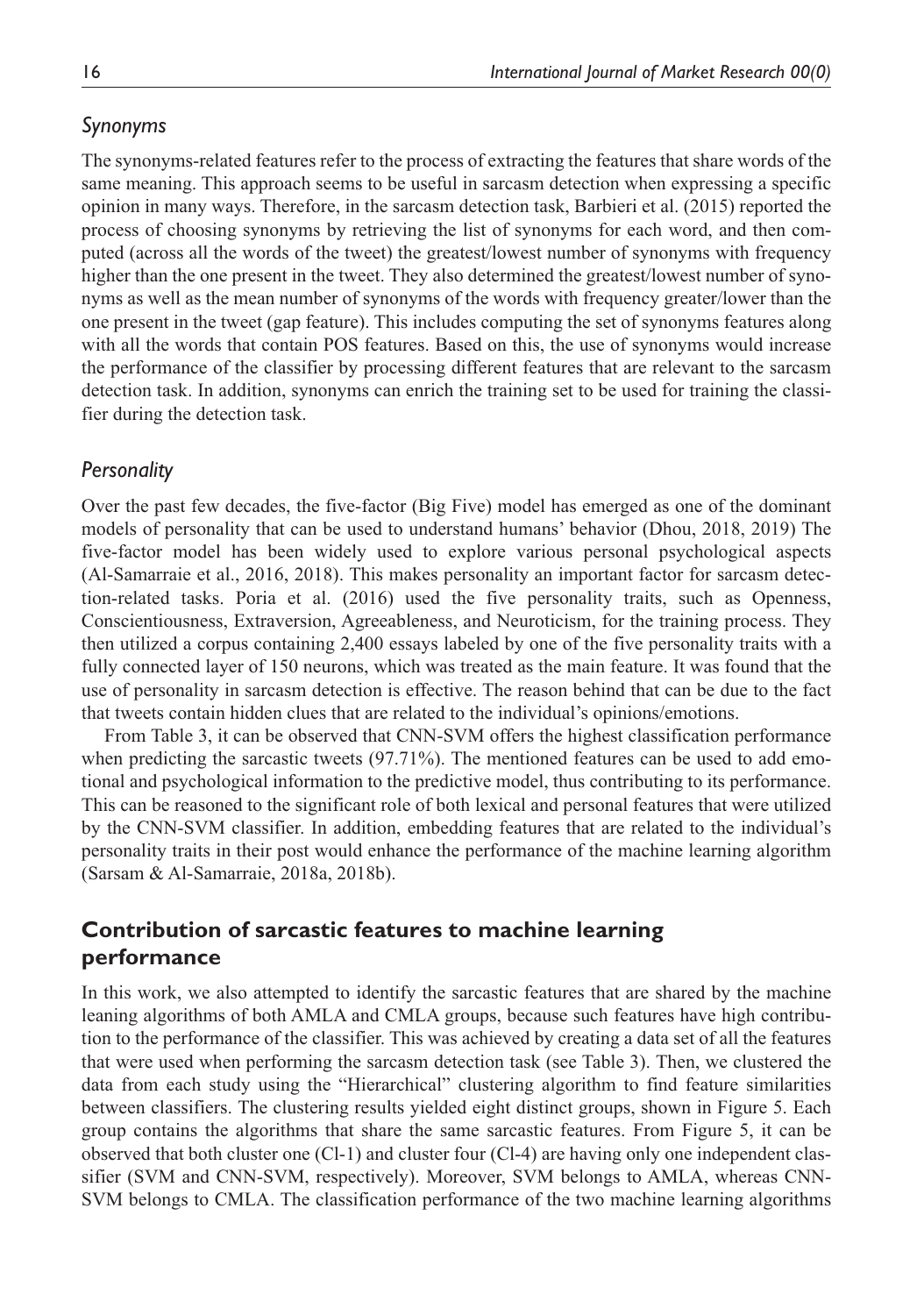

**Figure 5.** Cluster analysis result of algorithms and features for sarcasm detection.

was the highest in its group. Thus, it can be said that using lexical, pragmatic, frequency, and POS tagging contribute to the performance of SVM (91.8%), whereas both lexical and personal features can contribute to the performance of CNN-SVM (97.71%).

Findings from this review may offer an in-depth understanding and justification for the performance of the algorithms that have the best performance in sarcasm detection. In other words, the utilized features within the SVM and CNN-SVM algorithms contributed to the quality of their predictions. Hence, using such features would enhance the detection of the sarcastic tweets. This observation helps future researchers and machine learning developers to consider the significant role of the sarcastic features when dealing with certain sarcasm classification problems.

# **Conclusion**

Sarcasm is a sophisticated form of irony that was extensively found on the Twitter platform. Detecting the sarcastic tweets is an essential matter in text classification and thus has many implications. Therefore, this study reviewed various machine learning algorithms that were used to classify the sarcastic statements in Twitter. In this context, the PRISMA statement was used to provide a detailed guideline of the preferred reporting style for systematic reviews of classification methods that were used to perform sarcasm detection on Twitter. Extensive database searching led to the inclusion of 31 studies classified into two groups: AMLA and CMLA. Our results showed that SVM algorithm was the most used algorithm in the AMLA group for detecting the sarcasm in Twitter platform. In addition, CNN and SVM were found to offer a high prediction performance. However, other CMLAs used different text processing and classification features. The variations in the design parameters of CMLAs resulted in different performance results.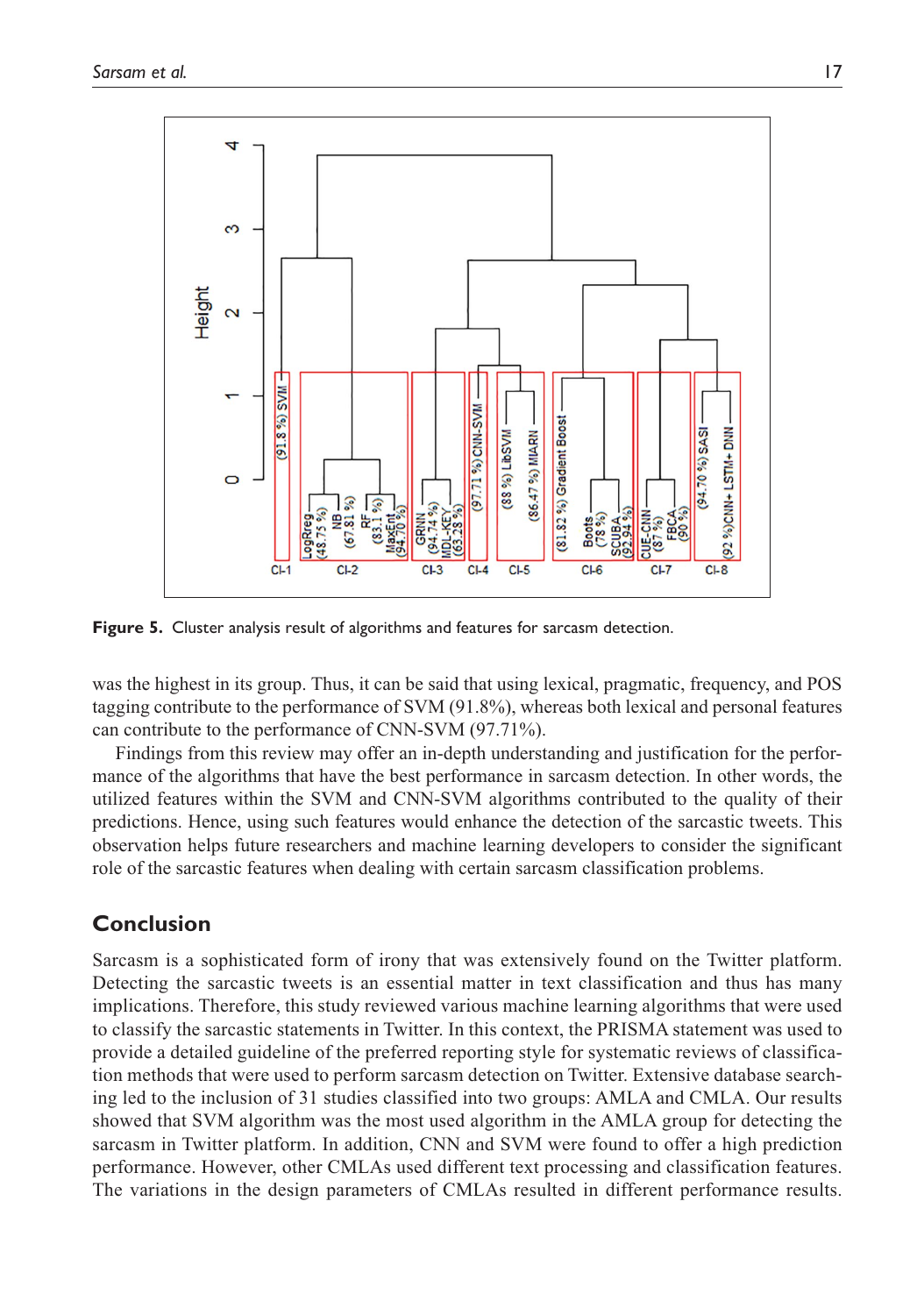From the classification results, both SVM and CNN-SVM were the most efficient machine learning algorithms to predict sarcasm on Twitter. Our results also showed the potential of lexical, pragmatic, frequency, and POS tagging in improving the SVM performance. Also, we found that both lexical and personal features were the main predictors of sarcasm when using CNN-SVM. Based on these, it can be recommended that certain lexical, pragmatic, frequency, POS tagging, and personal features can be used in the recognition of sarcasm on microblogs. This study also recommends the use of two target labels when detecting the sarcastic statements tweets. Such labeling method (e.g., negative/positive or sarcastic/nonsarcastic) could highly contribute to the learning process of the utilized machine learning algorithm and thus boost the classification task. However, current study was limited by the published literature on sarcasm detection within the Twitter platform only. In addition, as sarcasm is one type of irony, we excluded the work that focused on irony detection. Furthermore, data-related issues such as number of utilized words, characteristics of the normalized instances technique, on one hand, and algorithms-related core parameters such as the kernel type, on the other hand, were not discussed in this review. Based on that, future studies could consider the potential effect underlying such aspects on the performance of AMLAs and CMLAs for sarcasm detection in Twitter platform.

#### **Funding**

The author(s) disclosed receipt of the following financial support for the research, authorship, and/or publication of this article: This project was supported by King Saud University, Deanship of Scientific Research, Community College Research Unit.

#### **ORCID iD**

Samer Muthana Sarsam D <https://orcid.org/0000-0002-7404-1150>

#### **References**

- Abercrombie, G., & Hovy, D. (2016). Putting sarcasm detection into context: The effects of class imbalance and manual labelling on supervised machine classification of twitter conversations. In *Proceedings of the ACL 2016 Student Research Workshop* (pp. 107–113). ACL.
- Al-Samarraie, H., Sarsam, S. M., Alzahrani, A. I., & Alalwan, N. (2018). Personality and individual differences: The potential of using preferences for visual stimuli to predict the Big Five traits. *Cognition, Technology & Work*, *20*(3), 337–349.
- Al-Samarraie, H., Sarsam, S. M., Alzahrani, A. I., Alalwan, N., & Masood, M. (2016). The role of personality characteristics in informing our preference for visual presentation: An eye movement study. *Journal of Ambient Intelligence and Smart Environments*, *8*(6), 709–719.
- Altrabsheh, N., Cocea, M., & Fallahkhair, S. (2015). Detecting Sarcasm from Students' Feedback in Twitter. In: Conole G., Klobučar T., Rensing C., Konert J., Lavoué E. (eds) Design for Teaching and Learning in a Networked World. Lecture Notes in Computer Science, vol 9307, (pp. 551–555). Springer, Cham.
- Amir, S., Wallace, B. C., Lyu, H., & Silva, P. C. M. J. (2016). *Modelling context with user embeddings for sarcasm detection in social media*. <https://arxiv.org/abs/1607.00976>
- Bali, T., & Singh, N. (2016, December). Sarcasm detection: Building a contextual hierarchy. In *Proceedings of the workshop on computational modeling of people's opinions, personality, and emotions in social media (PEOPLES)* (pp. 119–127). The COLING 2016 Organizing Committee.
- Bamman, D., & Smith, N. A. (2015, April). Contextualized sarcasm detection on twitter. In *Proceedings of the ninth international AAAI conference on web and social media*. AAAI Press. [https://www.aaai.org/](https://www.aaai.org/ocs/index.php/ICWSM/ICWSM15/paper/view/10538) [ocs/index.php/ICWSM/ICWSM15/paper/view/10538](https://www.aaai.org/ocs/index.php/ICWSM/ICWSM15/paper/view/10538)
- Barbieri, F., Ronzano, F., & Saggion, H. (2015, June). UPF-taln: SemEval 2015 tasks 10 and 11. Sentiment analysis of literal and figurative language in Twitter. In *Proceedings of the 9th International Workshop*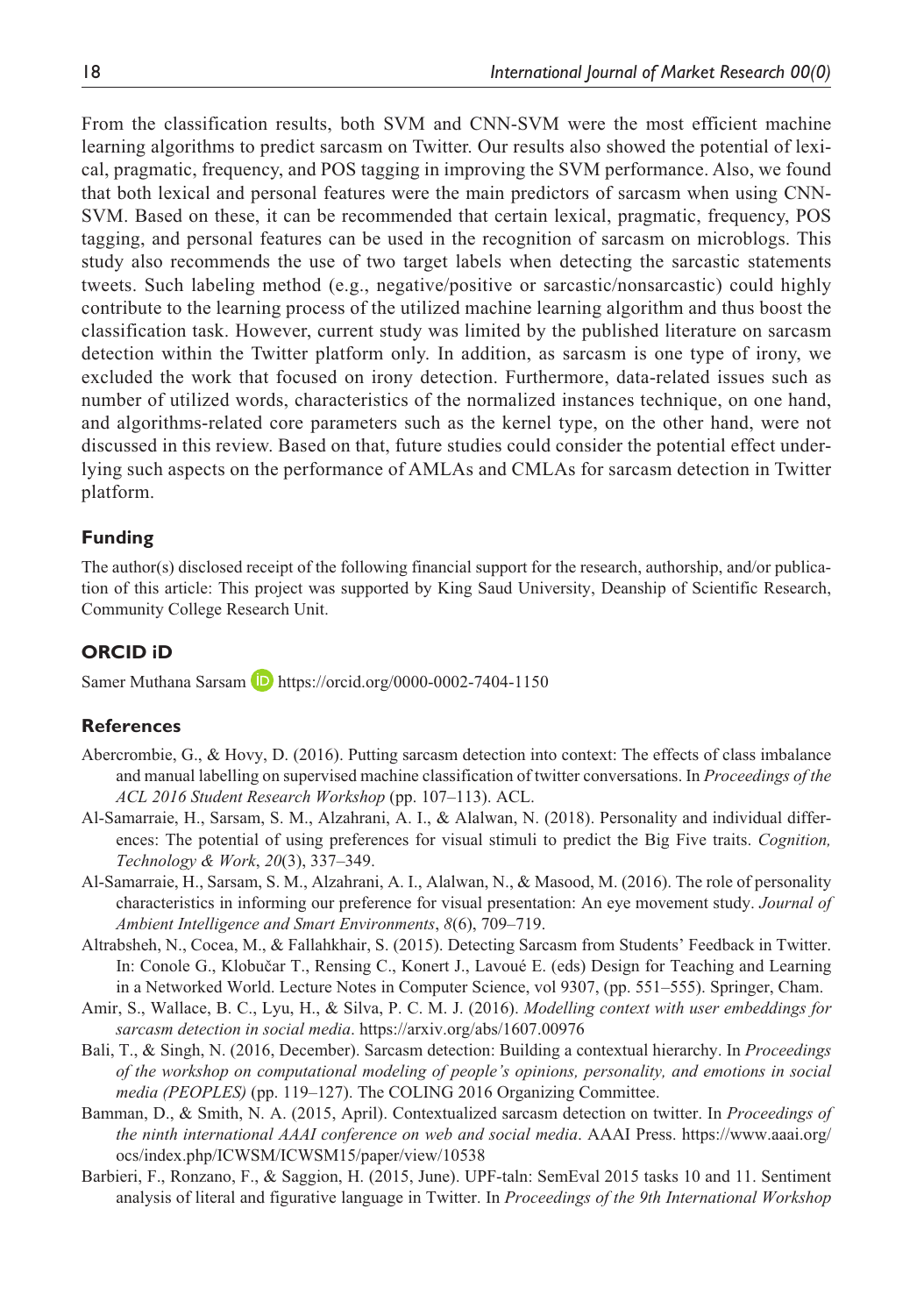*on Semantic Evaluation SemEval (SemEval 2015)* (pp. 704–708). ACL Anthology. [https://www.aclweb.](https://www.aclweb.org/anthology/S15-2119/) [org/anthology/S15-2119/](https://www.aclweb.org/anthology/S15-2119/)

- Bouazizi, M., & Ohtsuki, T. (2015, August). Opinion mining in Twitter: How to make use of sarcasm to enhance sentiment analysis. In *IEEE/ACM international conference on advances in social networks analysis and mining (ASONAM)* (pp. 1594–1597). Institute of Electrical and Electronics Engineers.
- Bouazizi, M., & Ohtsuki, T. (2018). Multi-class sentiment analysis in Twitter: What if classification is not the answer. *IEEE Access*, *6*, 64486–64502.
- Bouazizi, M., & Ohtsuki, T. O. (2016). A pattern-based approach for sarcasm detection on Twitter. *IEEE Access*, *4*, 5477–5488.
- Cambria, E., Poria, S., Bisio, F., Bajpai, R., & Chaturvedi, I. (2015). April). The CLSA model: A novel framework for concept-level sentiment analysis. In: Gelbukh A. (eds) Computational Linguistics and Intelligent Text Processing. CICLing 2015. Lecture Notes in Computer Science, vol 9042, (pp. 3–22). Springer, Cham.
- Cerezo-Costas, H., & Celix-Salgado, D. (2015). Gradiant-analytics: Training polarity shifters with CRFs for message level polarity detection. In *Proceedings of the 9th international workshop on semantic evaluation SemEval 2015* (pp. 539–544). ACL Anthology.
- Christian, H., Agus, M. P., & Suhartono, D. (2016). Single document automatic text summarization using term frequency-inverse document frequency (TF-IDF). *Comtech: Computer, Mathematics and Engineering Applications*, *7*(4), 285–294.
- Cliche, M. (2014). The sarcasm detector: Learning sarcasm from tweets! *The Sarcasm Detector*, accessed June. 20, 2019, http://www.thesarcasmdetector.com.
- Colston, H. L. (2000). On necessary conditions for verbal irony comprehension. *Pragmatics & Cognition*, *8*(2), 277–324.
- Cong, Y., Chan, Y. B., & Ragan, M. A. (2016). A novel alignment-free method for detection of lateral genetic transfer based on TF-IDF. *Scientific Reports*, *6*, 30308.
- Das, R., Kadam, S., Kalra, C., Nayak, V., & Govilkar, S. (2018). *Sarcasm detection for English text*. International Journal of Computer Science and Information Technologies, 2, 1–14.
- Davidov, D., Tsur, O., & Rappoport, A. (2010, July). Semi-supervised recognition of sarcastic sentences in Twitter and Amazon. In *Proceedings of the fourteenth conference on computational natural language learning* (pp. 107–116). Association for Computational Linguistics.
- Dhou, K. (2018, July). Towards a better understanding of chess players' personalities: A study using virtual chess players. In: Kurosu M. (eds) Human-Computer Interaction. Interaction Technologies. HCI 2018. Lecture Notes in Computer Science, vol 10903, (pp. 435–446). Springer, Cham.
- Dhou, K. (2019, July). An innovative employment of virtual humans to explore the chess personalities of Garry Kasparov and other class-a players. In: Stephanidis C. (eds) HCI International 2019 – Late Breaking Papers. HCII 2019. Lecture Notes in Computer Science, vol 11786, (pp. 306–319). Springer, Cham.
- Ghosh, A., & Veale, T. (2016). Fracking sarcasm using neural network. In *Proceedings of the 7th workshop on computational approaches to subjectivity, sentiment and social media analysis* (pp. 161–169). Association for Computational Linguistics.
- Ghosh, D., Guo, W., & Muresan, S. (2015). Sarcastic or not: Word embeddings to predict the literal or sarcastic meaning of words. In *Proceedings of the 2015 conference on empirical methods in natural language processing* (pp. 1003–1012). Association for Computational Linguistics.
- Gibbs, R., & Colston, H. (2007). The future of irony studies. In R. Gibbs & H. Colston (Eds.), *Irony in language and thought: A cognitive science reader* (pp. 581–595). New York: Erlbaum.
- Gibbs, R. W. (2000). Irony in talk among friends. *Metaphor and Symbol*, *15*(1–2), 5–27.
- González-Ibánez, R., Muresan, S., & Wacholder, N. (2011, June). Identifying sarcasm in Twitter: A closer look. In *Proceedings of the 49th annual meeting of the association for computational linguistics: Human language technologies: Short papers* (Vol. 2, pp. 581–586). Association for Computational Linguistics.
- Jain, S., & Hsu, V. (2015). *The lowest form of wit: Identifying sarcasm in social media*. [https://pdfs.seman](https://pdfs.semanticscholar.org/841f/1e6e7521d2c890f3d4503fdbab5e70a3db42.pdf)[ticscholar.org/841f/1e6e7521d2c890f3d4503fdbab5e70a3db42.pdf](https://pdfs.semanticscholar.org/841f/1e6e7521d2c890f3d4503fdbab5e70a3db42.pdf)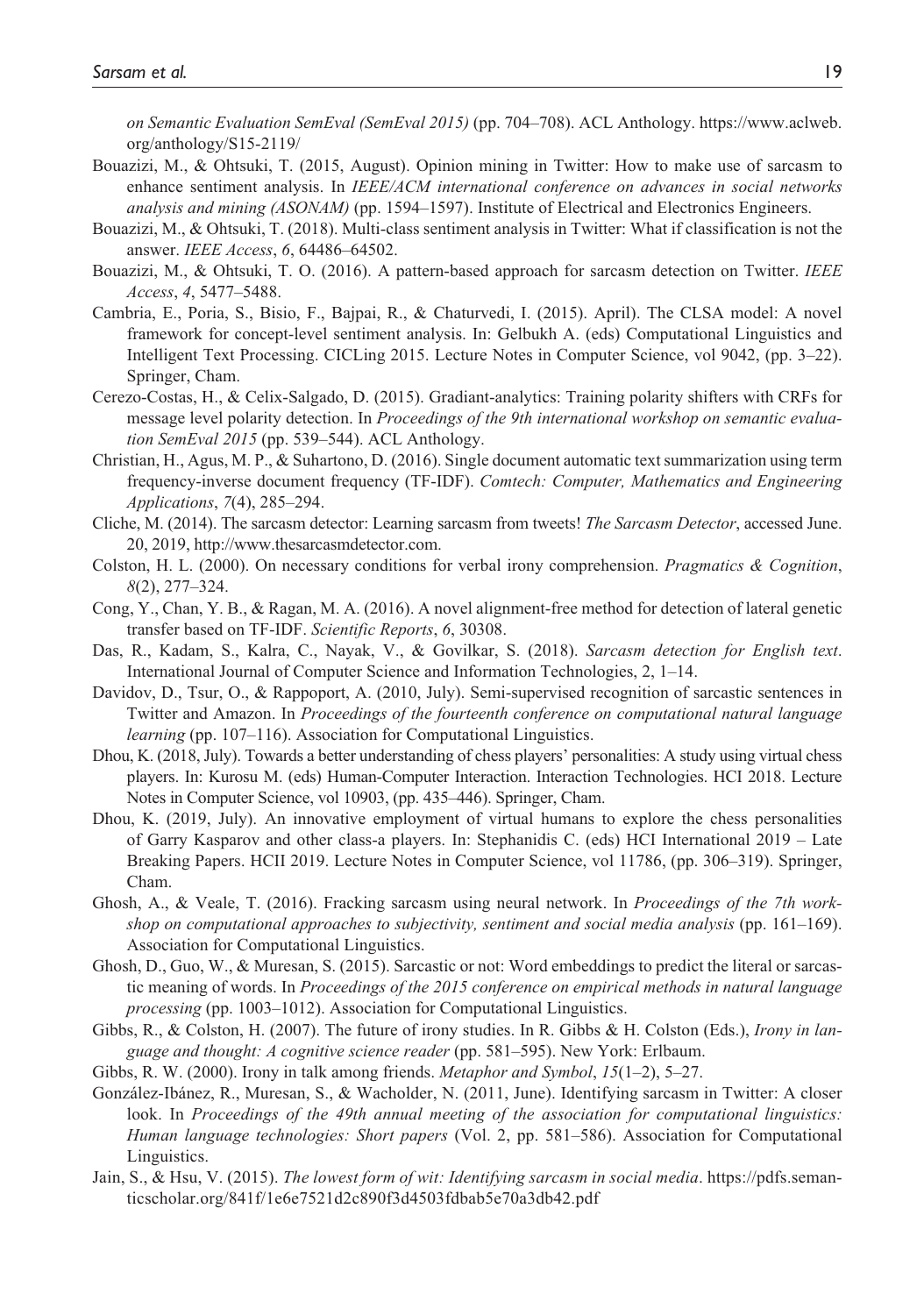- Joshi, A., Bhattacharyya, P., Carman, M., Saraswati, J., & Shukla, R. (2016). *How do cultural differences impact the quality of sarcasm annotation? A case study of Indian annotators and American text* [Paper presentation]. Paper presented at the Proceedings of the 10th SIGHUM Workshop on Language Technology for Cultural Heritage, Social Sciences, and Humanities. [https://www.aclweb.org/anthology/](https://www.aclweb.org/anthology/W16-2111.pdf) [W16-2111.pdf](https://www.aclweb.org/anthology/W16-2111.pdf)
- Joshi, A., Bhattacharyya, P., & Carman, M. J. (2017). Automatic sarcasm detection: A survey. *ACM Computing Surveys (CSUR)*, *50*(5), 73.
- Joshi, A., Sharma, V., & Bhattacharyya, P. (2015). Harnessing context incongruity for sarcasm detection. In *Proceedings of the 53rd annual meeting of the association for computational linguistics and the 7th international joint conference on natural language processing volume 2: Short Papers* (pp. 757–762). Association for Computational Linguistics.
- Kannangara, S. (2018). *Mining twitter for fine-grained political opinion polarity classification, ideology detection and sarcasm detection*. [https://uploads-ssl.webflow.com/5cd23e823ab9b1f01f815a54/5d1](https://uploads-ssl.webflow.com/5cd23e823ab9b1f01f815a54/5d10e3d7529e1c19e3e06723_Mining%20Twitter%20for%20FineGrained%20Political%20Opinion%20Polarity%20Classification%20Ideology%20Detection%20and%20Sarcasm%20Detection.pdf) [0e3d7529e1c19e3e06723\\_Mining%20Twitter%20for%20FineGrained%20Political%20Opinion%20](https://uploads-ssl.webflow.com/5cd23e823ab9b1f01f815a54/5d10e3d7529e1c19e3e06723_Mining%20Twitter%20for%20FineGrained%20Political%20Opinion%20Polarity%20Classification%20Ideology%20Detection%20and%20Sarcasm%20Detection.pdf) [Polarity%20Classification%20Ideology%20Detection%20and%20Sarcasm%20Detection.pdf](https://uploads-ssl.webflow.com/5cd23e823ab9b1f01f815a54/5d10e3d7529e1c19e3e06723_Mining%20Twitter%20for%20FineGrained%20Political%20Opinion%20Polarity%20Classification%20Ideology%20Detection%20and%20Sarcasm%20Detection.pdf)
- Kovaz, D., Kreuz, R. J., & Riordan, M. A. (2013). Distinguishing sarcasm from literal language: Evidence from books and blogging. *Discourse Processes*, *50*(8), 598–615.
- Kumon-Nakamura, S., Glucksberg, S., & Brown, M. (2007). How about another piece of pie: The allusional pretense theory of discourse irony. *Journal of Experimental Psychology*, *124*, 3–21.
- Li, J., Fong, S., Zhuang, Y., & Khoury, R. (2016). Hierarchical classification in text mining for sentiment analysis of online news. *Soft Computing*, *20*(9), 3411–3420.
- Liu, B. (2010). Sentiment analysis and subjectivity. *Handbook of Natural Language Processing*, *2*(2010), 627–666.
- Moher, D., Liberati, A., Tetzlaff, J., & Altman, D. G. (2009). Preferred reporting items for systematic reviews and meta-analyses: The PRISMA statement. *Annals of Internal Medicine*, *151*(4), 264–269.
- Nayak, A. S., Kanive, A. P., Chandavekar, N., & Balasubramani, R. (2016). Survey on pre-processing techniques for text Mining. *International Journal of Engineering and Computer Science*, *5*(6), 16875–16879.
- Parde, N., & Nielsen, R. (2018, June). Detecting sarcasm is extremely easy. In *Proceedings of the workshop on computational semantics beyond events and roles* (pp. 21–26). Association for Computational Linguistics.
- Parmar, K., Limbasiya, N., & Dhamecha, M. (2018, February). Feature based composite approach for sarcasm detection using MapReduce. In *2018 second international conference on computing methodologies and communication (ICCMC)* (pp. 587–591). Institute of Electrical and Electronics Engineers.
- Poria, S., Cambria, E., Hazarika, D., & Vij, P. (2016). A deeper look into sarcastic tweets using deep convolutional neural networks. <https://arxiv.org/abs/1610.08815>
- Prasad, A. G., Sanjana, S., Bhat, S. M., & Harish, B. S. (2017, October). Sentiment analysis for sarcasm detection on streaming short text data. In *Proceedings of the 2nd International Conference on Knowledge Engineering and Applications (ICKEA)* (pp. 1–5). Institute of Electrical and Electronics Engineers.
- Ptáček, T., Habernal, I., & Hong, J. (2014). Sarcasm detection on Czech and English Twitter. In *Proceedings of COLING 2014, the 25th international conference on computational linguistics: Technical papers* (pp. 213–223). Association for Computational Linguistics.
- Rajadesingan, A., Zafarani, R., & Liu, H. (2015, February). Sarcasm detection on twitter: A behavioral modeling approach. In *Proceedings of the eighth ACM international conference on web search and data mining* (pp. 97–106). Association for Computing Machinery.
- Rani, S. R., Ramesh, B., Anusha, M., & Sathiaseelan, J. (2015). Evaluation of stemming techniques for text classification. *International Journal of Computer Science and Mobile Computing*, *4*(3), 165–171.
- Ren, Y., Ji, D., & Ren, H. (2018). Context-augmented convolutional neural networks for twitter sarcasm detection. *Neurocomputing*, *308*, 1–7.
- Reyes, A., Rosso, P., & Buscaldi, D. (2012). From humor recognition to irony detection: The figurative language of social media. *Data & Knowledge Engineering*, *74*, 1–12.